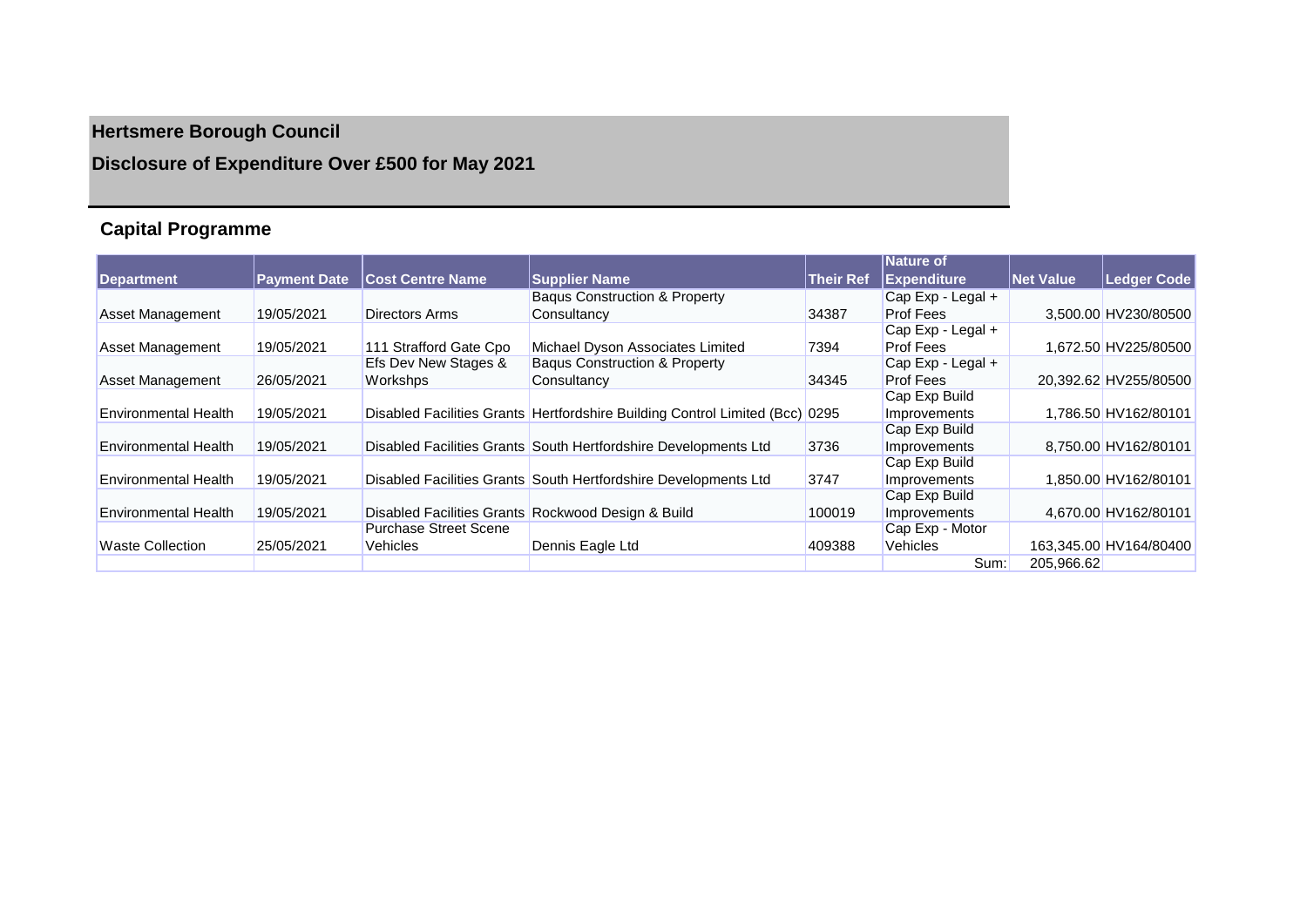## **Hertsmere Borough Council**

### **Disclosure of Expenditure Over £500 for May 2021**

#### **Revenue**

| Department                  | <b>Payment Date</b> | <b>Cost Centre Name</b>                          | <b>Supplier Name</b>                 | <b>Their Ref</b> | Nature of Expenditure   Net Value | <b>Ledger Code</b>    |
|-----------------------------|---------------------|--------------------------------------------------|--------------------------------------|------------------|-----------------------------------|-----------------------|
|                             |                     |                                                  | Inspireall Leisure & Family          |                  |                                   |                       |
| Asset Management 19/05/2021 |                     | <b>Furzefield Centre Pool</b>                    | <b>Support Services</b>              | SI105055         | <b>Service Contracts</b>          | 2,545.12 HD202/02028  |
|                             |                     |                                                  | Inspireall Leisure & Family          |                  |                                   |                       |
| Asset Management 19/05/2021 |                     | <b>Furzefield Centre Pool</b>                    | <b>Support Services</b>              | SI105056         | <b>Service Contracts</b>          | 2,545.12 HD202/02028  |
|                             |                     |                                                  | Inspireall Leisure & Family          |                  |                                   |                       |
| Asset Management 19/05/2021 |                     | <b>Wyllyotts Art Centre</b>                      | <b>Support Services</b>              | SI105054         | Electricity                       | 5,090.00 HD100/02102  |
| Asset Management 19/05/2021 |                     | Asset Management                                 | Niyaa People                         | 118861           | Salaries - Agency                 | 1,975.00 HB270/01004  |
| Asset Management 19/05/2021 |                     | Asset Management                                 | Niyaa People                         | 118670           | Salaries - Agency                 | 1,937.50 HB270/01004  |
| Asset Management 19/05/2021 |                     | <b>Asset Management</b>                          | Niyaa People                         | 119749           | Salaries - Agency                 | 1,962.50 HB270/01004  |
| Asset Management 19/05/2021 |                     | <b>Civic Offices</b>                             | <b>Total Gas &amp; Power Limited</b> | 237013441/21     | Gas                               | 1,692.60 HN700/02101  |
|                             |                     |                                                  |                                      |                  | Equip + Furn Funded               |                       |
| Asset Management 19/05/2021 |                     | <b>Building Maintenance Prog</b>                 | Portable Space Limited               | 223933           | By Rev                            | 10,149.00 HD201/04001 |
| Asset Management 19/05/2021 |                     | <b>Commercial Properties</b>                     | Proforce 1 Security Ltd              | PF3670           | <b>Security Services</b>          | 840.00 HG521/04440    |
|                             |                     |                                                  | <b>Michael Dyson Associates</b>      |                  |                                   |                       |
| Asset Management 19/05/2021 |                     | Civic Offices                                    | Limited                              | 7445             | <b>Consultants Fees</b>           | 1,800.00 HN700/05600  |
| Asset Management 19/05/2021 |                     | Asset Management                                 | Niyaa People                         | 119443           | Salaries - Agency                 | 1,675.00 HB270/01004  |
|                             |                     |                                                  | <b>Affinity For Business</b>         |                  |                                   |                       |
| Asset Management 19/05/2021 |                     | Eastbury Rd Caravan Site                         | (Retail) Ltd                         | 1021863-&/01052  | <b>Water Rates</b>                | 1,344.49 HK100/02104  |
| Asset Management 19/05/2021 |                     | Bushey Golf + Country Club                       | Southern Electric                    | 371819973/0013   | Electricity                       | 642.45 HG580/02102    |
|                             |                     |                                                  |                                      |                  |                                   |                       |
| Asset Management 19/05/2021 |                     | Bushey Museum - Rudolph Rd Cleantec Services Ltd |                                      | 60456            | <b>Contract Cleaning</b>          | 546.53 HD121/02603    |
| Asset Management 19/05/2021 |                     | <b>Commercial Properties</b>                     | <b>Cleantec Services Ltd</b>         | 60460            | <b>Contract Cleaning</b>          | 582.98 HG521/02603    |
|                             |                     |                                                  | Michael Dyson Associates             |                  |                                   |                       |
| Asset Management 19/05/2021 |                     | <b>Commercial Properties</b>                     | Limited                              | 7359             | <b>Building Repairs</b>           | 880.00 HG521/02001    |
| Asset Management 19/05/2021 |                     | Civic Offices                                    | <b>Cleantec Services Ltd</b>         | 60452            | <b>Contract Cleaning</b>          | 6,882.78 HN700/02603  |
|                             |                     |                                                  | Hydro-X Water Treatment              |                  |                                   |                       |
| Asset Management 26/05/2021 |                     | <b>Building Maintenance Prog</b>                 | Limited                              | HX136715         | <b>Building Repairs</b>           | 635.92 HD201/02001    |
| Asset Management 26/05/2021 |                     | <b>Building Maintenance Prog</b>                 | <b>Greenleaf Assessment Ltd</b>      | 946              | <b>Building Repairs</b>           | 1,500.00 HD201/02001  |
| Asset Management 26/05/2021 |                     | <b>Building Maintenance Prog</b>                 | Greenleaf Assessment Ltd             | 947              | <b>Building Repairs</b>           | 800.00 HD201/02001    |
| Asset Management 26/05/2021 |                     | Eastbury Rd Caravan Site                         | <b>Tsg Building Services Plc</b>     | 0122-0494        | <b>Water Rates</b>                | 874.50 HK100/02104    |
| Asset Management 26/05/2021 |                     | Properties Let To Housing                        | <b>Tsg Building Services Plc</b>     | 0122-0498        | <b>Building Repairs</b>           | 3,084.46 HK158/02001  |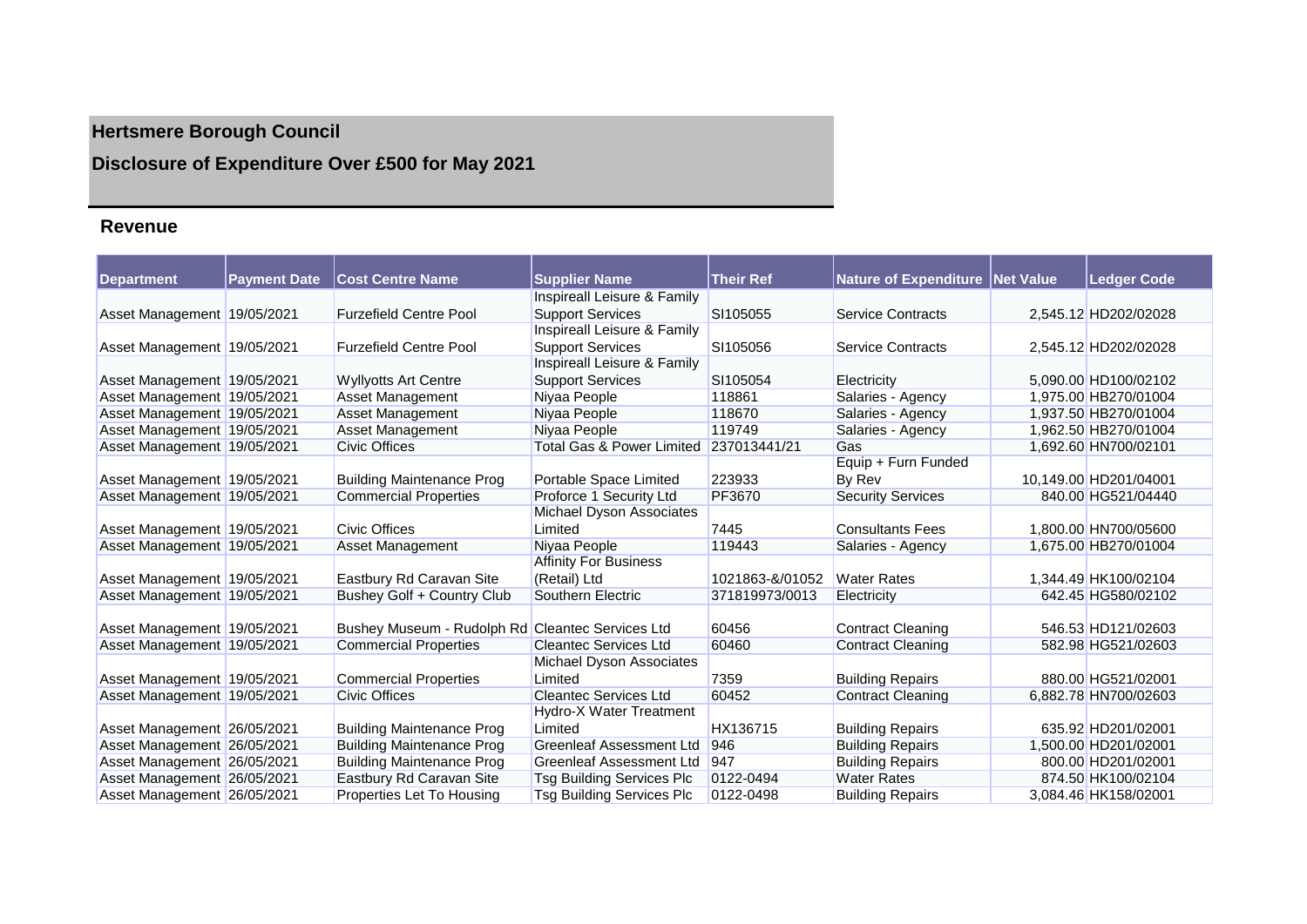| Asset Management 26/05/2021  |            | S.Mimms Village Hall             | <b>Tsg Building Services Plc</b> | 0122-0503     | <b>Building Repairs</b>     | 852.36 HD211/02001    |
|------------------------------|------------|----------------------------------|----------------------------------|---------------|-----------------------------|-----------------------|
| Asset Management 26/05/2021  |            | <b>Civic Offices</b>             | Lh Plc                           | IL024426      | <b>Service Contracts</b>    | 1,571.00 HN700/02028  |
|                              |            |                                  | Hydro-X Water Treatment          |               |                             |                       |
| Asset Management 26/05/2021  |            | <b>Civic Offices</b>             | Limited                          | <b>HX5662</b> | <b>Training External</b>    | 1,730.00 HN700/01403  |
| Asset Management 26/05/2021  |            | <b>Building Maintenance Prog</b> | Commonplace Digital Ltd          | 2020-10129    | <b>Building Repairs</b>     | 13,950.00 HD201/02001 |
| Asset Management 26/05/2021  |            | <b>Meadow Road Depot</b>         | Chubb Fire & Security Ltd        | 8724461       | <b>General Repairs</b>      | 512.89 HG560/02009    |
| Asset Management 26/05/2021  |            | <b>Asset Management</b>          | Niyaa People                     | 119958        | Salaries - Agency           | 1,887.50 HB270/01004  |
| <b>Benefits</b>              | 04/05/2021 | <b>Benefits</b>                  | Badenoch & Clark                 | <b>RA8666</b> | Salaries - Agency           | 942.50 HN170/01004    |
| <b>Benefits</b>              | 04/05/2021 | <b>Benefits</b>                  | Badenoch & Clark                 | <b>RC7621</b> | Salaries - Agency           | 918.75 HN170/01004    |
| <b>Benefits</b>              | 04/05/2021 | <b>Benefits</b>                  | Morgan Hunt Uk Limited           | 1225668       | Salaries - Agency           | 877.50 HN170/01004    |
| <b>Benefits</b>              | 04/05/2021 | <b>Benefits</b>                  | Badenoch & Clark                 | <b>RE2827</b> | Salaries - Agency           | 1,148.44 HN170/01004  |
| <b>Benefits</b>              | 04/05/2021 | <b>Benefits</b>                  | Badenoch & Clark                 | <b>RE2830</b> | Salaries - Agency           | 1,305.00 HN170/01004  |
| <b>Benefits</b>              | 04/05/2021 | <b>Benefits</b>                  | Morgan Hunt Uk Limited           | 1226442       | Salaries - Agency           | 1,120.50 HN170/01004  |
| <b>Benefits</b>              | 04/05/2021 | <b>Benefits</b>                  | Badenoch & Clark                 | <b>RF7233</b> | Salaries - Agency           | 1,148.44 HN170/01004  |
| <b>Benefits</b>              | 04/05/2021 | <b>Benefits</b>                  | Badenoch & Clark                 | <b>RF7318</b> | Salaries - Agency           | 1,305.00 HN170/01004  |
| <b>Benefits</b>              | 04/05/2021 | <b>Benefits</b>                  | Morgan Hunt Uk Limited           | 1227450       | <b>Wages Agency</b>         | 1,080.00 HN170/01102  |
| <b>Benefits</b>              | 04/05/2021 | <b>Benefits</b>                  | Morgan Hunt Uk Limited           | 1227449       | Salaries - Agency           | 1,194.75 HN170/01004  |
| <b>Benefits</b>              | 04/05/2021 | <b>Benefits</b>                  | Civica Uk Limited                | C/BN216298    | <b>Wages Agency</b>         | 3,241.50 HN170/01102  |
| <b>Benefits</b>              | 05/05/2021 | <b>Benefits</b>                  | Badenoch & Clark                 | <b>RG8967</b> | Salaries - Agency           | 1,305.00 HN170/01004  |
| <b>Benefits</b>              | 05/05/2021 | <b>Benefits</b>                  | Morgan Hunt Uk Limited           | 1228347       | <b>Wages Agency</b>         | 1,147.50 HN170/01102  |
| <b>Benefits</b>              | 05/05/2021 | <b>Benefits</b>                  | Morgan Hunt Uk Limited           | 1228346       | Salaries - Agency           | 1,174.50 HN170/01004  |
| <b>Benefits</b>              | 12/05/2021 | <b>Benefits</b>                  | Civica Uk Limited                | C/RB216809    | Software Licences           | 4,125.00 HN170/04555  |
| <b>Benefits</b>              | 19/05/2021 | <b>Benefits</b>                  | Badenoch & Clark                 | RH8511        | Salaries - Agency           | 1,168.13 HN170/01004  |
| <b>Benefits</b>              | 19/05/2021 | <b>Benefits</b>                  | Badenoch & Clark                 | RJ1955        | Salaries - Agency           | 1,056.56 HN170/01004  |
| <b>Benefits</b>              | 19/05/2021 | <b>Benefits</b>                  | Badenoch & Clark                 | RJ2048        | Salaries - Agency           | 1,305.00 HN170/01004  |
| <b>Benefits</b>              | 19/05/2021 | <b>Benefits</b>                  | Morgan Hunt Uk Limited           | 1229203       | Salaries - Agency           | 985.50 HN170/01004    |
| <b>Benefits</b>              | 26/05/2021 | <b>Benefits</b>                  | Badenoch & Clark                 | <b>RK1967</b> | Salaries - Agency           | 1,155.00 HN170/01004  |
| <b>Benefits</b>              | 26/05/2021 | <b>Benefits</b>                  | Badenoch & Clark                 | <b>RK1991</b> | Salaries - Agency           | 1,305.00 HN170/01004  |
| <b>Benefits</b>              | 26/05/2021 | <b>Benefits</b>                  | Morgan Hunt Uk Limited           | 1230062       | Salaries - Agency           | 1,201.50 HN170/01004  |
| <b>Benefits</b>              | 26/05/2021 | <b>Benefits</b>                  | Morgan Hunt Uk Limited           | 1230061       | <b>Wages Agency</b>         | 1,167.75 HN170/01102  |
| <b>Benefits</b>              | 26/05/2021 | <b>Benefits</b>                  | Badenoch & Clark                 | <b>RL3213</b> | Salaries - Agency           | 1,428.25 HN170/01004  |
|                              |            |                                  | <b>Hertfordshire Buiding</b>     |               |                             |                       |
| <b>Building Control</b>      | 18/05/2021 | <b>Building Control</b>          | Control (Hbc)                    | 1049          | <b>Contractors Payments</b> | 2,168.60 HG100/05601  |
| Corporate                    |            |                                  | <b>Warren Cooper</b>             |               | <b>Miscellaneous</b>        |                       |
| Communications               | 30/04/2021 | <b>Corporate Communications</b>  | Photography                      | 2021008       | Expenses                    | 790.00 HB250/04940    |
| Corporate                    |            |                                  |                                  |               |                             |                       |
| Communications               | 24/05/2021 | <b>Corporate Communications</b>  | Grancus-Firmstep Ltd             | 136771        | Subscriptions - Other       | 6,112.26 HB250/04707  |
| Corporate                    |            |                                  |                                  |               |                             |                       |
| Management                   | 05/05/2021 | Corporate Management             | Allpay Ltd                       | 0000685532    | <b>Bank Charges</b>         | 897.55 HB220/04404    |
|                              |            |                                  | Inspireall Leisure & Family      |               |                             |                       |
| Corporate Support 30/04/2021 |            | Lsp Health Care                  | <b>Support Services</b>          | SI104918      | <b>Service Contracts</b>    | 7,500.00 HE853/02028  |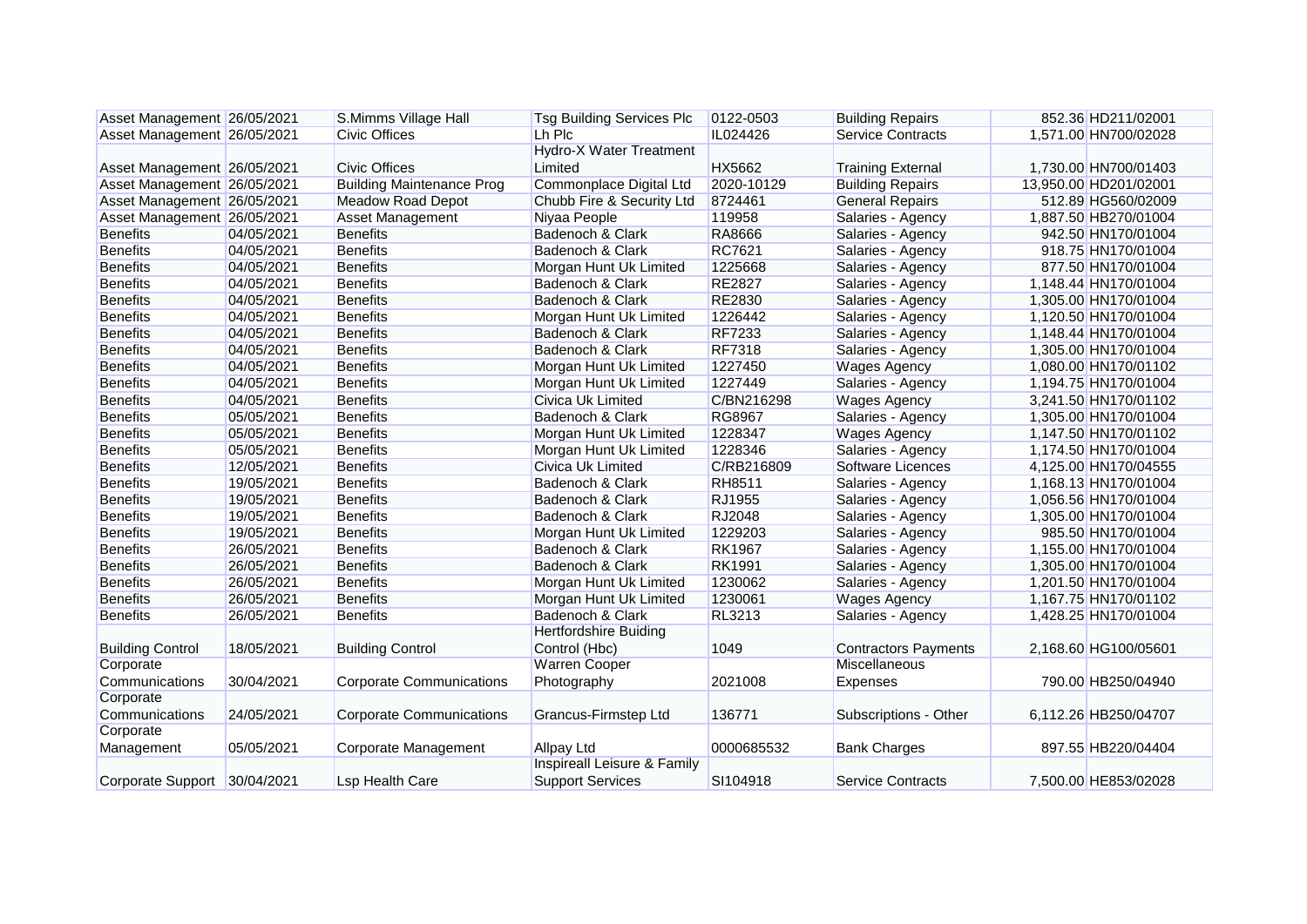|                              |            | Assistance To Vol            |                                    |                     | <b>Miscellaneous</b>        |                        |
|------------------------------|------------|------------------------------|------------------------------------|---------------------|-----------------------------|------------------------|
| Corporate Support            | 05/05/2021 | Organisation                 | Communities 1st                    | 5231                | Expenses                    | 22,000.00 HD110/04940  |
|                              |            | Partnerships & Com           | Stevenage Borough                  |                     |                             |                        |
| Corporate Support            | 26/05/2021 | Engagement                   | Council                            | 7000156106          | Salaries - Basic            | 3,318.75 HD600/01001   |
| Corporate Support            | 11/05/2021 | Cctv                         | <b>British Telecom Redcare</b>     | 20031726            | <b>Telephones- Bt Calls</b> | 9,352.63 HE400/04503   |
|                              |            |                              |                                    |                     | Equip + Furn Funded         |                        |
| Corporate Support            | 11/05/2021 | <b>Community Development</b> | <b>Red Trust Bushey</b>            | <b>GRANT MAY 21</b> | By Rev                      | 2.345.60 HG600/04001   |
| Corporate Support            | 12/05/2021 | <b>Community Development</b> | T/A Fluent Ginger Limited          | 11/5/21             | Printing                    | 1,125.00 HG600/04311   |
|                              |            | <b>Assistance To Vol</b>     |                                    |                     |                             |                        |
| Corporate Support            | 18/05/2021 | Organisation                 | Communities 1st                    | 5211                | Core Funding                | 20,000.00 HD110/04709  |
|                              |            | <b>Assistance To Vol</b>     |                                    |                     |                             |                        |
| Corporate Support            | 18/05/2021 | Organisation                 | <b>Communities 1st</b>             | 5210                | Core Funding                | 20,000.00 HD110/04709  |
|                              |            | <b>Assistance To Vol</b>     |                                    |                     |                             |                        |
| Corporate Support            | 20/05/2021 | Organisation                 | Cab Service In Hertsmere           | 179                 | Core Funding                | 257,000.00 HD110/04709 |
| Customer Services 05/05/2021 |            | <b>Civic Office Keepers</b>  | Proforce 1 Security Ltd            | PF3669              | <b>Contractors Payments</b> | 560.00 HO300/05601     |
| Customer Services 27/05/2021 |            | <b>Customers Services</b>    | Silktide Ltd                       | <b>INV-20896</b>    | <b>Software Licences</b>    | 4,189.22 HO100/04555   |
| Democratic                   |            |                              |                                    |                     |                             |                        |
| Services                     | 05/05/2021 | <b>Democratic Services</b>   | Sellick Partnership                | <b>INV354165</b>    | Salaries - Agency           | 777.10 HN310/01004     |
| Democratic                   |            | Members (Cost Of             |                                    |                     |                             |                        |
| Services                     | 08/05/2021 | Democracy)                   | Ee Limited (Orange)                | 01287142642         | Mobile Telephones           | 654.00 HB141/04517     |
| Democratic                   |            |                              |                                    |                     |                             |                        |
| Services                     | 12/05/2021 | <b>Democratic Services</b>   | Sellick Partnership                | <b>INV355070</b>    | Salaries - Agency           | 775.39 HN310/01004     |
| Democratic                   |            |                              |                                    |                     |                             |                        |
| Services                     | 14/05/2021 | <b>Democratic Services</b>   | <b>Sellick Partnership</b>         | <b>INV356015</b>    | Salaries - Agency           | 623.95 HN310/01004     |
| Democratic                   |            |                              |                                    |                     |                             |                        |
| Services                     | 18/05/2021 | <b>Democratic Services</b>   | <b>Sellick Partnership</b>         | <b>INV357032</b>    | Salaries - Agency           | 770.04 HN310/01004     |
| Democratic                   |            |                              |                                    |                     |                             |                        |
| Services                     | 27/05/2021 | <b>Democratic Services</b>   | Sellick Partnership                | <b>INV358002</b>    | Salaries - Agency           | 762.98 HN310/01004     |
| Development                  |            |                              |                                    |                     |                             |                        |
| Management                   | 04/05/2021 | Development Management       | The Oyster Partnership Ltd 1093638 |                     | Salaries - Agency           | 1,086.83 HG200/01004   |
| Development                  |            |                              | <b>William Lawrence</b>            |                     |                             |                        |
| Management                   | 12/05/2021 | Development Management       | <b>Advertising Ltd</b>             | 43259               | Advertising                 | 5,580.45 HG200/04901   |
| Development                  |            |                              |                                    |                     |                             |                        |
| Management                   | 05/05/2021 | Development Management       | Carrington West Ltd                | 159255              | Salaries - Agency           | 1,518.72 HG200/01004   |
| Development                  |            |                              |                                    |                     |                             |                        |
| Management                   | 10/05/2021 | Development Management       | The Answering Service Ltd 00033341 |                     | <b>Emergency Call Out</b>   | 925.96 HG200/04505     |
| Development                  |            |                              |                                    |                     |                             |                        |
| Management                   | 12/05/2021 | Development Management       | The Oyster Partnership Ltd 1094499 |                     | Salaries - Agency           | 1,404.00 HG200/01004   |
| Development                  |            |                              |                                    |                     |                             |                        |
| Management                   | 12/05/2021 | Development Management       | The Oyster Partnership Ltd 1094055 |                     | Salaries - Agency           | 1,349.40 HG200/01004   |
| Development                  |            |                              |                                    | 187915              |                             |                        |
| Management                   | 12/05/2021 | Development Management       | Landmark Chambers                  |                     | Legal Fees - External       | 2,000.00 HG200/04415   |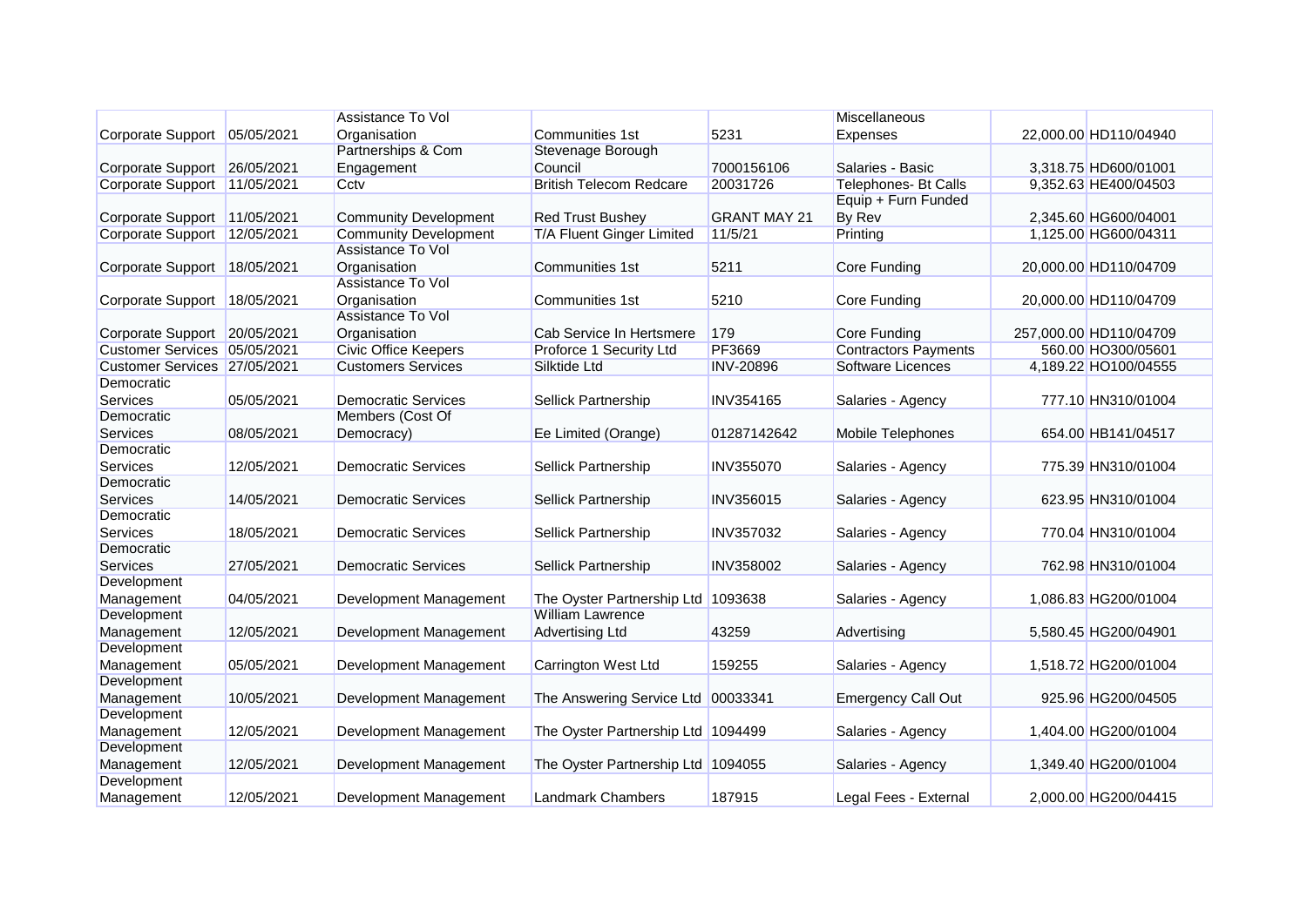| Development              |            |                                  |                                    |                  |                              |                       |
|--------------------------|------------|----------------------------------|------------------------------------|------------------|------------------------------|-----------------------|
| Management               | 12/05/2021 | Economic Development             | Go To Places                       | 386              | Subscriptions - Other        | 2,550.00 HG500/04707  |
| Development              |            |                                  |                                    |                  |                              |                       |
| Management               | 12/05/2021 | Development Management           | Matchtech                          | 3537127          | Salaries - Agency            | 1,566.95 HG200/01004  |
| Development              |            |                                  |                                    |                  |                              |                       |
| Management               | 12/05/2021 | Development Management           | Carrington West Ltd                | 159874           | Salaries - Agency            | 1,575.00 HG200/01004  |
| Development              |            |                                  |                                    |                  |                              |                       |
| Management               | 10/05/2021 | Development Management           | <b>Vivid Resourcing</b>            | 57606            | Salaries - Agency            | 3,102.24 HG200/01004  |
| Development              |            |                                  | <b>Place Services (Essex</b>       |                  |                              |                       |
| Management               | 12/05/2021 | Development Management           | County Council)                    | 1011831505       | <b>Consultants Fees</b>      | 11,763.50 HG200/05600 |
| Development              |            |                                  |                                    |                  |                              |                       |
| Management               | 12/05/2021 | Development Management           | <b>Vivid Resourcing</b>            | 57950            | Salaries - Agency            | 1,104.50 HG200/01004  |
| Development              |            |                                  |                                    |                  |                              |                       |
| Management               | 19/05/2021 | Development Management           | <b>Vivid Resourcing</b>            | 59217            | Salaries - Agency            | 1,595.00 HG200/01004  |
| Development              |            |                                  |                                    |                  |                              |                       |
| Management               | 19/05/2021 | Development Management           | Aspinall Verdi Limited             | 21260PD          | <b>Viability Assessments</b> | 1,500.00 HG200/05606  |
| Development              |            |                                  |                                    |                  |                              |                       |
| Management               | 19/05/2021 | Development Management           | The Oyster Partnership Ltd 1094927 |                  | Salaries - Agency            | 1,404.00 HG200/01004  |
| Development              |            |                                  |                                    |                  |                              |                       |
| Management               | 19/05/2021 | Development Management           | Carrington West Ltd                | 160549           | Salaries - Agency            | 1,617.00 HG200/01004  |
| Development              |            |                                  |                                    |                  |                              |                       |
| Management               | 26/05/2021 | Development Management           | <b>Vivid Resourcing</b>            | 58210            | Salaries - Agency            | 1,382.74 HG200/01004  |
| Development              |            |                                  |                                    |                  |                              |                       |
| Management               | 19/05/2021 | Development Management           | <b>Cornerstone Barristers</b>      | INVRP309         | Legal Fees - External        | 1,800.00 HG200/04415  |
| Development              |            |                                  |                                    |                  |                              |                       |
| Management               | 26/05/2021 | Development Management           | <b>Kings Chambers</b>              | 471261A          | Legal Fees - External        | 3,250.00 HG200/04415  |
| Development              |            |                                  |                                    |                  |                              |                       |
| Management               | 26/05/2021 | Development Management           | The Oyster Partnership Ltd 1095373 |                  | Salaries - Agency            | 1,404.00 HG200/01004  |
| Development              |            |                                  |                                    |                  |                              |                       |
| Management               | 26/05/2021 | Development Management           | <b>Vivid Resourcing</b>            | 59497            | Salaries - Agency            | 1,505.88 HG200/01004  |
| Development              |            |                                  |                                    |                  |                              |                       |
| Management               | 26/05/2021 | Development Management           | <b>Vivid Resourcing</b>            | 59498            | Salaries - Agency            | 2,612.50 HG200/01004  |
|                          |            |                                  |                                    |                  | Vehicle Maintenance +        |                       |
| <b>Drainage Services</b> | 30/04/2021 | <b>Engineering Services Unit</b> | Dennis Eagle Ltd                   | C8952            | Repairs                      | 704.33 HE620/03001    |
| <b>Drainage Services</b> | 10/05/2021 | <b>Drainage Consultancy</b>      | K T Ivory Haulage                  | 7841             | <b>Contractors Payments</b>  | 540.00 HE640/05601    |
| <b>Drainage Services</b> | 10/05/2021 | <b>Engineering Services Unit</b> | <b>Safety Mundo</b>                | <b>INV117167</b> | <b>Training External</b>     | 725.00 HE620/01403    |
| <b>Drainage Services</b> | 19/05/2021 | <b>Drainage Consultancy</b>      | <b>Gt Trax Limited</b>             | <b>INV-1587</b>  | <b>Contractors Payments</b>  | 575.00 HE640/05601    |
| <b>Drainage Services</b> | 19/05/2021 | <b>Engineering Services Unit</b> | <b>Cleantec Services Ltd</b>       | 60457            | <b>Contract Cleaning</b>     | 572.62 HE620/02603    |
| <b>Drainage Services</b> | 24/05/2021 | <b>Engineering Services Unit</b> | Allstar                            | E2013802974      | <b>Diesel</b>                | 527.82 HE620/03021    |
|                          |            | Land Drainage Rev                | <b>Forefront Certification</b>     |                  |                              |                       |
| <b>Drainage Services</b> | 24/05/2021 | Maintenance                      | Limited                            | <b>FF227</b>     | <b>Contractors Payments</b>  | 1,800.00 HE600/05601  |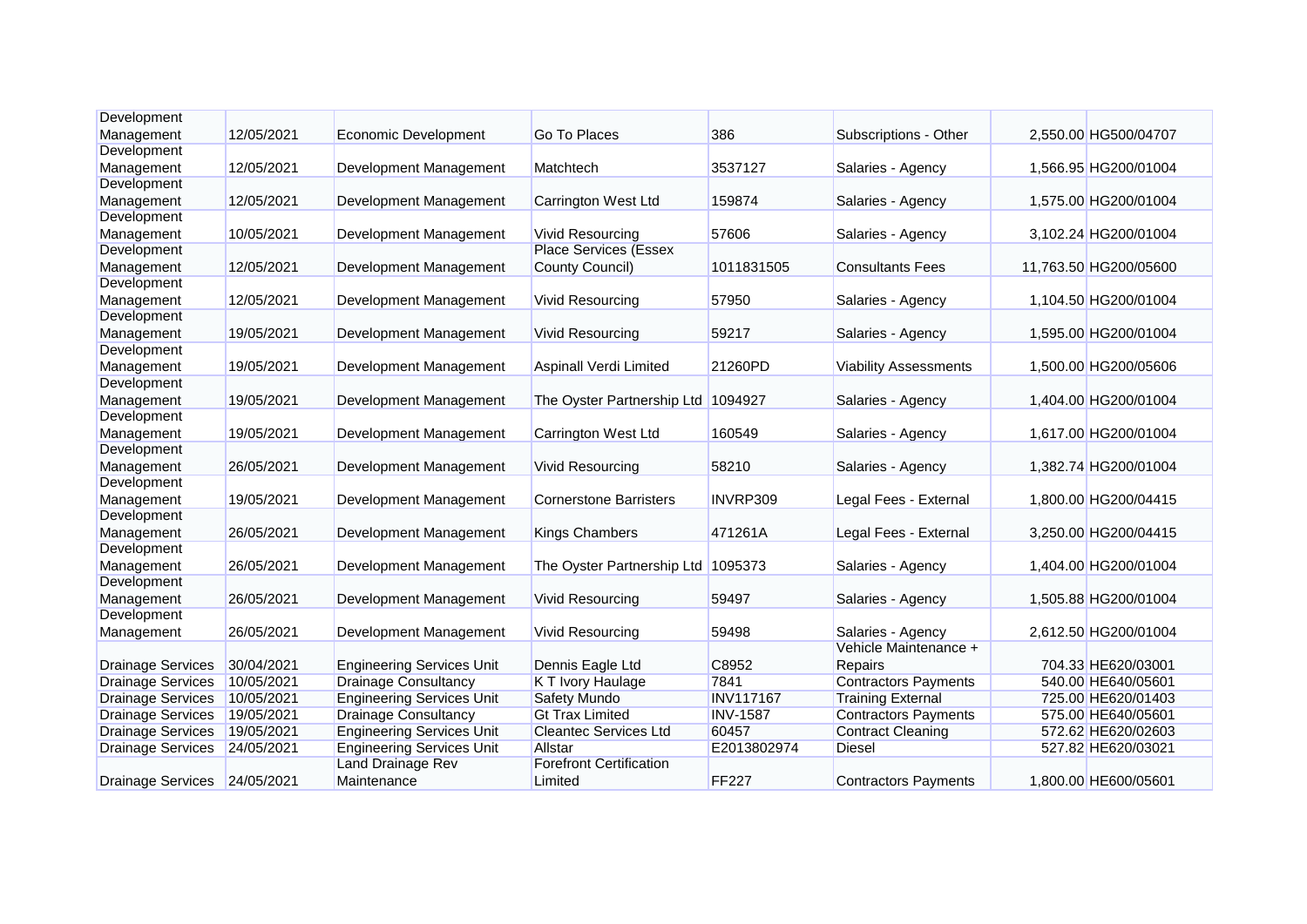|                  |            |                                     | Hertfordshire Supplies/ T/A                |                 | Miscellaneous                  |                       |
|------------------|------------|-------------------------------------|--------------------------------------------|-----------------|--------------------------------|-----------------------|
| Elections        | 19/05/2021 | <b>Elections Holding Code</b>       | <b>Herts Fullstop</b>                      | H042105390      | Expenses                       | 2,195.70 HB820/04940  |
|                  |            |                                     | The Association Of                         |                 |                                |                       |
| <b>Elections</b> | 26/05/2021 | <b>Electoral Registration Costs</b> | <b>Electoral Administrators</b>            | 28613           | <b>Recruitment Advertising</b> | 817.00 HB810/01501    |
| <b>Elections</b> | 24/05/2021 | <b>Elections Holding Code</b>       | Royal Mail                                 | 9062879848      | Postal Votes                   | 727.12 HB820/01802    |
|                  |            | <b>Herts Police &amp; Crime</b>     |                                            |                 |                                |                       |
| <b>Elections</b> | 26/05/2021 | Commissio                           | Potters Bar Baptist Church PBL006          |                 | <b>Polling Stations Hire</b>   | 660.00 HB809/02203    |
|                  |            |                                     | <b>Borehamwood And Elstree</b>             |                 |                                |                       |
| <b>Elections</b> | 26/05/2021 | <b>Elections Holding Code</b>       | Synagogue                                  | 0001146938      | <b>Polling Stations Hire</b>   | 933.00 HB820/02203    |
|                  |            |                                     | <b>Inspireall Leisure &amp; Family</b>     |                 |                                |                       |
| Elections        | 26/05/2021 | <b>Elections Holding Code</b>       | <b>Support Services</b>                    | SI105057        | <b>Polling Stations Hire</b>   | 1,782.00 HB820/02203  |
| <b>Elections</b> | 26/05/2021 | <b>Elections Holding Code</b>       | <b>Bushey Rangers</b>                      | 6/5/21          | <b>Polling Stations Hire</b>   | 500.00 HB820/02203    |
|                  |            | <b>Herts Police &amp; Crime</b>     | <b>Hertfordshire County</b>                |                 |                                |                       |
| Elections        | 26/05/2021 | Commissio                           | Council                                    | 1860005481      | <b>Polling Stations Hire</b>   | 510.00 HB809/02203    |
| Elections        | 26/05/2021 | <b>Elections Holding Code</b>       | <b>Vivid Resourcing</b>                    | 59216           | Salaries - Agency              | 2,317.92 HB820/01004  |
|                  |            |                                     | <b>Civica Election Services</b>            |                 |                                |                       |
| <b>Elections</b> | 26/05/2021 | <b>Electoral Registration Costs</b> | Limited                                    | CES2101351      | Printing                       | 1,793.22 HB810/04311  |
|                  |            | <b>Herts Police &amp; Crime</b>     |                                            |                 |                                |                       |
| Elections        | 26/05/2021 | Commissio                           | <b>Shenley Chapel</b>                      | 6027            | <b>Polling Stations Hire</b>   | 930.00 HB809/02203    |
|                  |            |                                     |                                            |                 | It Equipment And               |                       |
| <b>Elections</b> | 26/05/2021 | <b>Elections Holding Code</b>       | Modern Democracy                           | 355             | Maintenance                    | 7,872.00 HB820/04565  |
| <b>Elections</b> | 26/05/2021 | <b>Elections Holding Code</b>       | Envoprint                                  | <b>INV27595</b> | <b>Poll Screens</b>            | 12,038.08 HB820/03601 |
|                  |            | <b>Herts Police &amp; Crime</b>     | <b>International Christian</b>             |                 |                                |                       |
| <b>Elections</b> | 26/05/2021 | Commissio                           | Fellowship                                 | 6/5/21          | <b>Polling Stations Hire</b>   | 645.00 HB809/02203    |
|                  |            | Herts Police & Crime                | <b>Borehamwood Baptist</b>                 |                 |                                |                       |
| Elections        | 26/05/2021 | Commissio                           | Church                                     | POLLING2021     | <b>Polling Stations Hire</b>   | 1,500.00 HB809/02203  |
|                  |            |                                     | Teatro (At The Radlett                     |                 |                                |                       |
| Elections        | 26/05/2021 | <b>Elections Holding Code</b>       | Centre)                                    | <b>INV-0069</b> | <b>Refreshments Meetings</b>   | 1,464.00 HB820/04618  |
|                  |            | Herts Police & Crime                |                                            |                 |                                |                       |
| Elections        | 26/05/2021 | Commissio<br>Herts Police & Crime   | <b>Brookside Boys Club</b>                 | 6/5/21          | <b>Polling Stations Hire</b>   | 700.00 HB809/02203    |
|                  |            |                                     | <b>Allum Lane Community</b>                |                 |                                |                       |
| <b>Elections</b> | 26/05/2021 | Commissio                           | Centre<br><b>St Margaret'S Enterprises</b> | 7808            | <b>Polling Stations Hire</b>   | 555.00 HB809/02203    |
|                  | 26/05/2021 |                                     | Limited                                    | 0002414         |                                | 560.00 HB820/02203    |
| Elections        |            | <b>Elections Holding Code</b>       | <b>Civica Election Services</b>            |                 | <b>Polling Stations Hire</b>   |                       |
| Elections        | 26/05/2021 | <b>Elections Holding Code</b>       |                                            | CES2101184      | Poll Card Printing             | 37,776.03 HB820/04315 |
|                  |            | Herts Police & Crime                | Limited                                    |                 |                                |                       |
| Elections        | 26/05/2021 | Commissio                           | Communities 1st                            | 5340            | Polling Stations Hire          | 570.00 HB809/02203    |
| Elections        | 26/05/2021 | <b>Elections Holding Code</b>       | <b>Royal Mail</b>                          | 9062881243      | <b>Postal Votes</b>            | 3,265.42 HB820/01802  |
| <b>Elections</b> | 26/05/2021 | <b>Elections Holding Code</b>       | <b>Royal Mail</b>                          | 9062916499      | <b>Postal Votes</b>            | 3,342.05 HB820/01802  |
| Environmental    |            |                                     |                                            |                 |                                |                       |
| <b>Health</b>    | 04/05/2021 | <b>Environmental Health</b>         | Brook Street (Uk) Ltd                      | 30907869        | Salaries - Agency              | 608.76 HF700/01004    |
|                  |            |                                     |                                            |                 |                                |                       |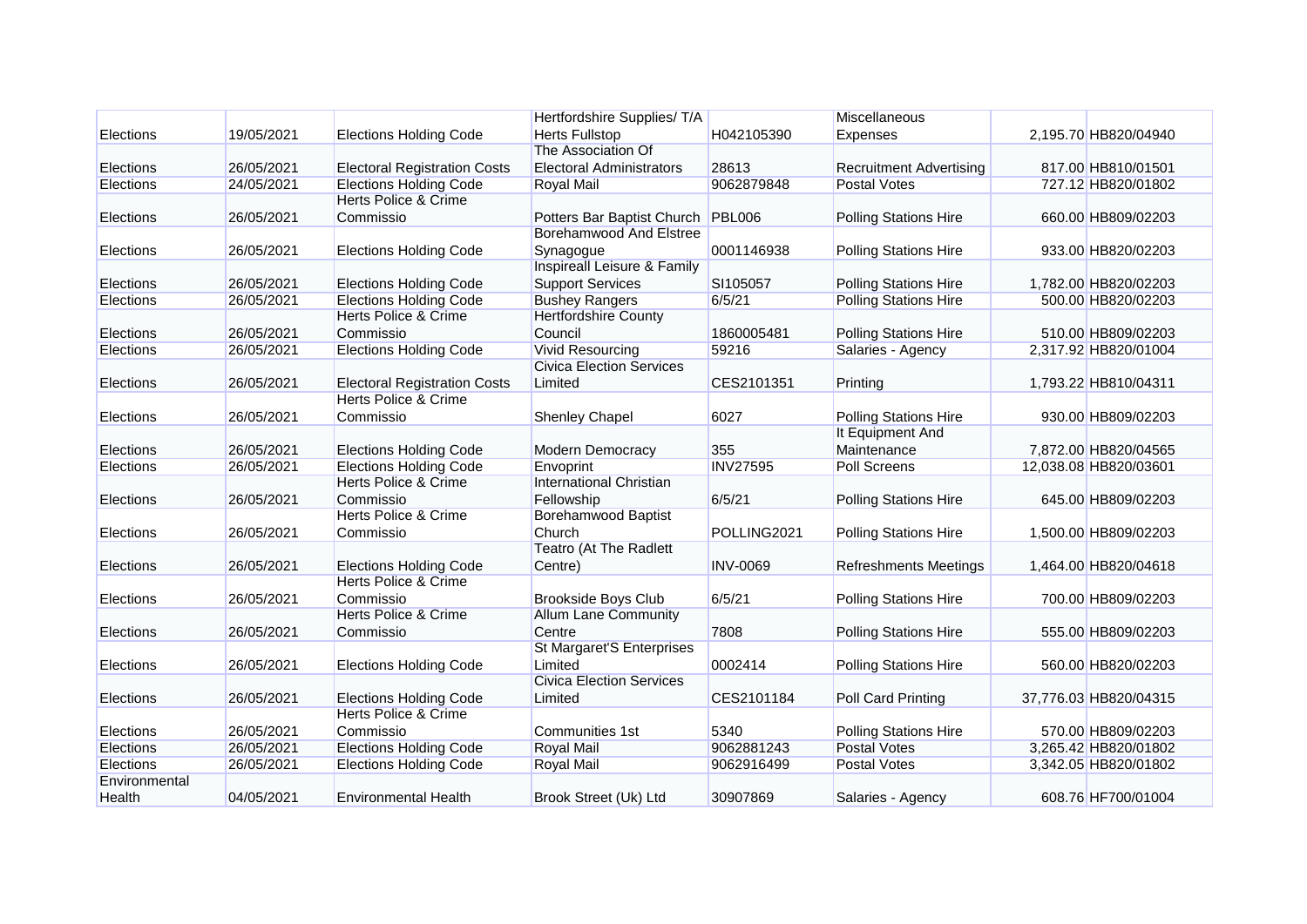| Environmental           |            |                             |                              |             |                          |                       |
|-------------------------|------------|-----------------------------|------------------------------|-------------|--------------------------|-----------------------|
| Health                  | 12/05/2021 | <b>Environmental Health</b> | <b>Idox Software Ltd</b>     | 116008      | Repairs + Renewals       | 2,211.41 HF700/04002  |
| Environmental           |            |                             |                              |             | Miscellaneous            |                       |
| Health                  | 05/05/2021 | <b>Pollution Control</b>    | Air Monitors Ltd             | 11626       | <b>Expenses</b>          | 1,988.22 HE861/04940  |
| Environmental           |            |                             |                              |             |                          |                       |
| <b>Health</b>           | 05/05/2021 | <b>Environmental Health</b> | Brook Street (Uk) Ltd        | 30920197    | Salaries - Agency        | 691.53 HF700/01004    |
| Environmental           |            |                             |                              |             |                          |                       |
| <b>Health</b>           | 05/05/2021 | <b>Environmental Health</b> | Brook Street (Uk) Ltd        | 30922008    | Salaries - Agency        | 524.21 HF700/01004    |
| Environmental           |            |                             |                              |             |                          |                       |
| <b>Health</b>           | 05/05/2021 | <b>Environmental Health</b> | Brook Street (Uk) Ltd        | 30922010    | Salaries - Agency        | 614.84 HF700/01004    |
| Environmental           |            |                             |                              |             |                          |                       |
| <b>Health</b>           | 19/05/2021 | <b>Environmental Health</b> | Brook Street (Uk) Ltd        | 30933732    | Salaries - Agency        | 654.15 HF700/01004    |
| Environmental           |            |                             |                              |             |                          |                       |
| Health                  | 20/05/2021 | <b>Environmental Health</b> | Brook Street (Uk) Ltd        | 30935523    | Salaries - Agency        | 608.76 HF700/01004    |
| Environmental           |            |                             |                              |             |                          |                       |
| <b>Health</b>           | 19/05/2021 | <b>Environmental Health</b> | Brook Street (Uk) Ltd        | 30935525    | Salaries - Agency        | 606.75 HF700/01004    |
| Environmental           |            |                             |                              |             |                          |                       |
| <b>Health</b>           | 20/05/2021 | <b>Environmental Health</b> | Brook Street (Uk) Ltd        | 30948840    | Salaries - Agency        | 512.88 HF700/01004    |
| Environmental           | 27/05/2021 | <b>Environmental Health</b> |                              | 30962756    |                          | 615.52 HF700/01004    |
| Health                  |            | Accountancy + Financial     | Brook Street (Uk) Ltd        |             | Salaries - Agency        |                       |
| Finance                 | 04/05/2021 | Servs                       | Adecco Uk Ltd                | 28951494    | Salaries - Agency        | 1,250.95 HN100/01004  |
|                         |            | Accountancy + Financial     |                              |             |                          |                       |
| Finance                 | 06/05/2021 | Servs                       | Adecco Uk Ltd                | 28955680    | Salaries - Agency        | 1,103.20 HN100/01004  |
|                         |            | Accountancy + Financial     |                              |             |                          |                       |
| Finance                 | 20/05/2021 | Servs                       | Adecco Uk Ltd                | 28960424    | Salaries - Agency        | 1,063.80 HN100/01004  |
|                         |            | Accountancy + Financial     |                              |             |                          |                       |
| Finance                 | 20/05/2021 | <b>Servs</b>                | Adecco Uk Ltd                | 28965392    | Salaries - Agency        | 1,103.20 HN100/01004  |
|                         |            | Accountancy + Financial     |                              |             |                          |                       |
| Finance                 | 19/05/2021 | Servs                       | Lavat Consulting Limited     | 108400      | Subscriptions - Other    | 2,500.00 HN100/04707  |
| <b>General Expenses</b> | 30/04/2021 | <b>General Expenses</b>     | <b>Care First</b>            | D970007866  | Medical                  | 552.00 HB100/01414    |
| <b>General Expenses</b> | 12/05/2021 | <b>Exceptional Events</b>   | <b>Excel Trucks Ltd</b>      | 3809        | <b>Vehicle Hire</b>      | 7,500.00 HB101/03100  |
| <b>General Expenses</b> | 04/05/2021 | <b>Exceptional Events</b>   | <b>Cleantec Services Ltd</b> | 60337       | <b>Contract Cleaning</b> | 1,400.00 HB101/02603  |
| <b>General Expenses</b> | 04/05/2021 | <b>Exceptional Events</b>   | <b>Cleantec Services Ltd</b> | 60338       | <b>Contract Cleaning</b> | 1,400.00 HB101/02603  |
|                         |            |                             | <b>Local Government</b>      |             |                          |                       |
| <b>General Expenses</b> | 05/05/2021 | <b>General Expenses</b>     | Association                  | 40108948    | Subscriptions - Other    | 10,353.29 HB100/04707 |
|                         |            |                             | <b>Local Government</b>      |             |                          |                       |
| <b>General Expenses</b> | 05/05/2021 | <b>General Expenses</b>     | Association                  | 40108599    | Subscriptions - Other    | 10,625.74 HB100/04707 |
| <b>General Expenses</b> | 12/05/2021 | <b>Exceptional Events</b>   | Dennis Eagle Ltd             | 408899      | Vehicle Hire             | 850.00 HB101/03100    |
|                         |            |                             | Edenred (Incentives &        |             |                          |                       |
| <b>General Expenses</b> | 10/05/2021 | <b>General Expenses</b>     | Motivating) Ltd              | 00982935    | Long Serv Award          | 600.00 HB100/01413    |
| <b>General Expenses</b> | 11/05/2021 | <b>General Expenses</b>     | <b>Zurich Municipal</b>      | 19202118782 | <b>Insurance Misc</b>    | 500.00 HB100/04910    |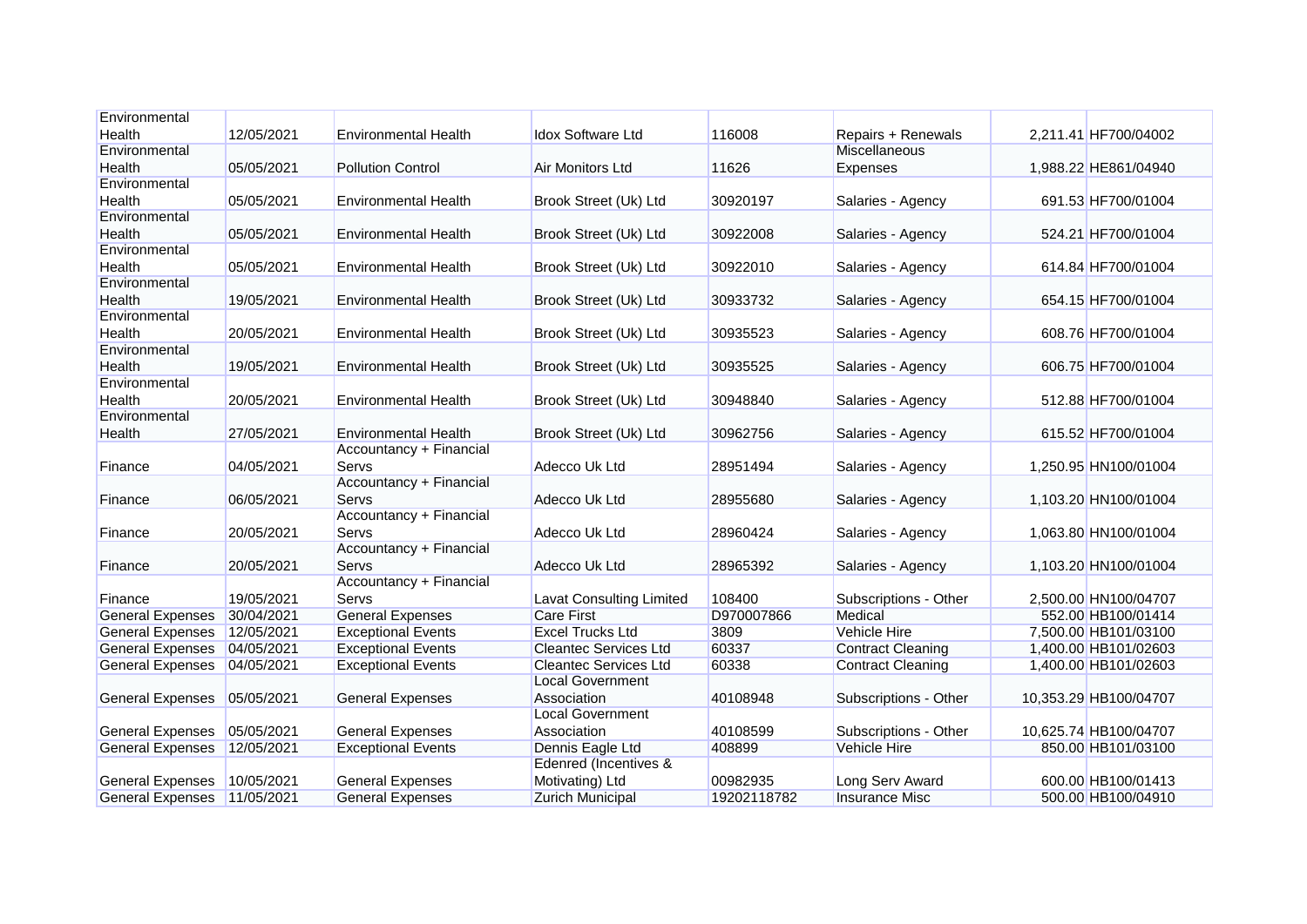| <b>General Expenses</b> | 19/05/2021 | <b>Exceptional Events</b>           | <b>Cleantec Services Ltd</b>    | 60455                  | <b>Contract Cleaning</b>  | 2,366.40 HB101/02603  |
|-------------------------|------------|-------------------------------------|---------------------------------|------------------------|---------------------------|-----------------------|
| <b>General Expenses</b> | 19/05/2021 | <b>Exceptional Events</b>           | <b>Cleantec Services Ltd</b>    | 60461                  | <b>Contract Cleaning</b>  | 964.52 HB101/02603    |
|                         |            |                                     | Stevenage Borough               |                        | Miscellaneous             |                       |
| Housing                 | 24/05/2021 | <b>Housing Services</b>             | Council                         | 7000155407             | Expenses                  | 6,000.00 HJ100/04940  |
| Housing                 | 21/04/2021 | Prs Access Fund                     | Landlord expenses               | 32GREGORYAVE           | <b>Rent Schemes</b>       | 1,000.00 HJ505/04726  |
| Housing                 | 30/04/2021 | <b>Housing Equity Share</b>         | <b>Bpha Ltd</b>                 | SI2792                 | Advertising               | 5,140.00 HJ210/04901  |
| Housing                 | 10/05/2021 | <b>Housing Services</b>             | <b>Imperial Portfolios Ltd</b>  | APR001HERTSM           | <b>Temp Accommodation</b> | 1,635.00 HJ100/04725  |
| Housing                 | 10/05/2021 | <b>Homelessness</b>                 | <b>Stef And Philips</b>         | HBC-109820             | Temp Accommodation        | 1,050.00 HJ700/04725  |
| Housing                 | 10/05/2021 | <b>Homelessness</b>                 | <b>Stef And Philips</b>         | HBC-109822             | Temp Accommodation        | 5,250.00 HJ700/04725  |
| Housing                 | 10/05/2021 | <b>Homelessness</b>                 | <b>Stef And Philips</b>         | HBC-109824             | <b>Temp Accommodation</b> | 2,100.00 HJ700/04725  |
| Housing                 | 10/05/2021 | Homelessness                        | <b>Stef And Philips</b>         | HBC-109826             | <b>Temp Accommodation</b> | 3,150.00 HJ700/04725  |
| Housing                 | 10/05/2021 | <b>Homelessness</b>                 | <b>Stef And Philips</b>         | HBC-109828             | <b>Temp Accommodation</b> | 1,330.00 HJ700/04725  |
| Housing                 | 10/05/2021 | <b>Homelessness</b>                 | <b>Stef And Philips</b>         | HBC-109821             | Temp Accommodation        | 6,300.00 HJ700/04725  |
| Housing                 | 06/05/2021 | Prs Access Fund                     | <b>Charles Kelly</b>            | RM4,36DALE             | <b>Rent Schemes</b>       | 537.00 HJ505/04726    |
|                         |            |                                     |                                 | <b>HEMINICOURT, ST</b> |                           |                       |
| Housing                 | 06/05/2021 | <b>Prs Access Fund</b>              | <b>Carrington Estate Agents</b> | E                      | <b>Rent Schemes</b>       | 2,500.00 HJ505/04726  |
| Housing                 | 10/05/2021 | <b>Homelessness</b>                 | <b>Stef And Philips</b>         | HBC-109823             | Temp Accommodation        | 6,300.00 HJ700/04725  |
| Housing                 | 10/05/2021 | <b>Homelessness</b>                 | <b>Stef And Philips</b>         | HBC-109825             | Temp Accommodation        | 6,650.00 HJ700/04725  |
| Housing                 | 10/05/2021 | <b>Homelessness</b>                 | <b>Stef And Philips</b>         | HBC-109827             | Temp Accommodation        | 1,050.00 HJ700/04725  |
| Housing                 | 10/05/2021 | <b>Homelessness</b>                 | <b>Stef And Philips</b>         | HBC-109829             | Temp Accommodation        | 1,050.00 HJ700/04725  |
| Housing                 | 11/05/2021 | <b>Homelessness</b>                 | <b>Uk Room National</b>         | <b>INV-10117</b>       | Temp Accommodation        | 20,055.00 HJ700/04725 |
| Housing                 | 12/05/2021 | Homelessness                        | <b>Care Premier</b>             | 1528                   | Subsistence-Meals         | 2,200.00 HJ700/01005  |
| Housing                 | 12/05/2021 | Homelessness                        | <b>Care Premier</b>             | 1427                   | Subsistence-Meals         | 2,880.00 HJ700/01005  |
|                         |            |                                     |                                 |                        | Equip + Furn Funded       |                       |
| Housing                 | 19/05/2021 | <b>Housing Services</b>             | Posturite Ltd                   | <b>INV0875147</b>      | By Rev                    | 750.55 HJ100/04001    |
| Housing                 | 19/05/2021 | <b>Housing Services</b>             | <b>Harrow Council</b>           | 704498742              | Legal Fees - External     | 873.87 HJ100/04415    |
| Housing                 | 20/05/2021 | <b>Prs Access Fund</b>              | <b>Bercleys Properties Ltd</b>  | FLAT9, OAKMERE         | <b>Rent Schemes</b>       | 2,500.00 HJ505/04726  |
| Housing                 | 20/05/2021 | Rough Sleeping Initiative           | King Solomon Hotel              | 2021001125             | Temp Accommodation        | 1,285.71 HJ721/04725  |
| Housing                 | 20/05/2021 | <b>Homelessness</b>                 | King Solomon Hotel              | 2021001124             | <b>Temp Accommodation</b> | 1,285.71 HJ700/04725  |
| Housing                 | 20/05/2021 | <b>Homelessness</b>                 | King Solomon Hotel              | 2021001123             | <b>Temp Accommodation</b> | 1,285.71 HJ700/04725  |
| Housing                 | 26/05/2021 | Rough Sleeping Initiative           | King Solomon Hotel              | 2021001121             | Temp Accommodation        | 1,285.71 HJ721/04725  |
| Housing                 | 20/05/2021 | Homelessness                        | King Solomon Hotel              | 2021000857             | <b>Temp Accommodation</b> | 1,328.57 HJ700/04725  |
| Housing                 | 20/05/2021 | Rough Sleeping Initiative           | King Solomon Hotel              | 2021000856             | Temp Accommodation        | 1,328.57 HJ721/04725  |
| Housing                 | 20/05/2021 | Rough Sleeping Initiative           | King Solomon Hotel              | 2021000810             | <b>Temp Accommodation</b> | 1,071.43 HJ721/04725  |
| Housing                 | 20/05/2021 | Homelessness                        | King Solomon Hotel              | 2021000772             | Temp Accommodation        | 647.62 HJ700/04725    |
| Housing                 | 20/05/2021 | Homelessness                        | King Solomon Hotel              | 2021000771             | Temp Accommodation        | 1,028.57 HJ700/04725  |
|                         |            |                                     | <b>Hertfordshire County</b>     |                        |                           |                       |
| <b>Human Resources</b>  | 24/05/2021 | <b>Human Resources</b>              | Council                         | 1803294755             | Salaries - Basic          | 3,627.00 HN500/01001  |
| Information             |            |                                     |                                 |                        |                           |                       |
| <b>Services Unit</b>    | 30/04/2021 | <b>Information Digital Services</b> | Insight Direct Uk Limited       | 5271467                | Cloud Infrastructure      | 2,575.65 HN200/04537  |
| Information             |            |                                     |                                 |                        |                           |                       |
| Services Unit           | 12/05/2021 | <b>Information Digital Services</b> | <b>Atkins Limited</b>           | 21018883               | <b>Consultants Fees</b>   | 3.283.50 HN200/05600  |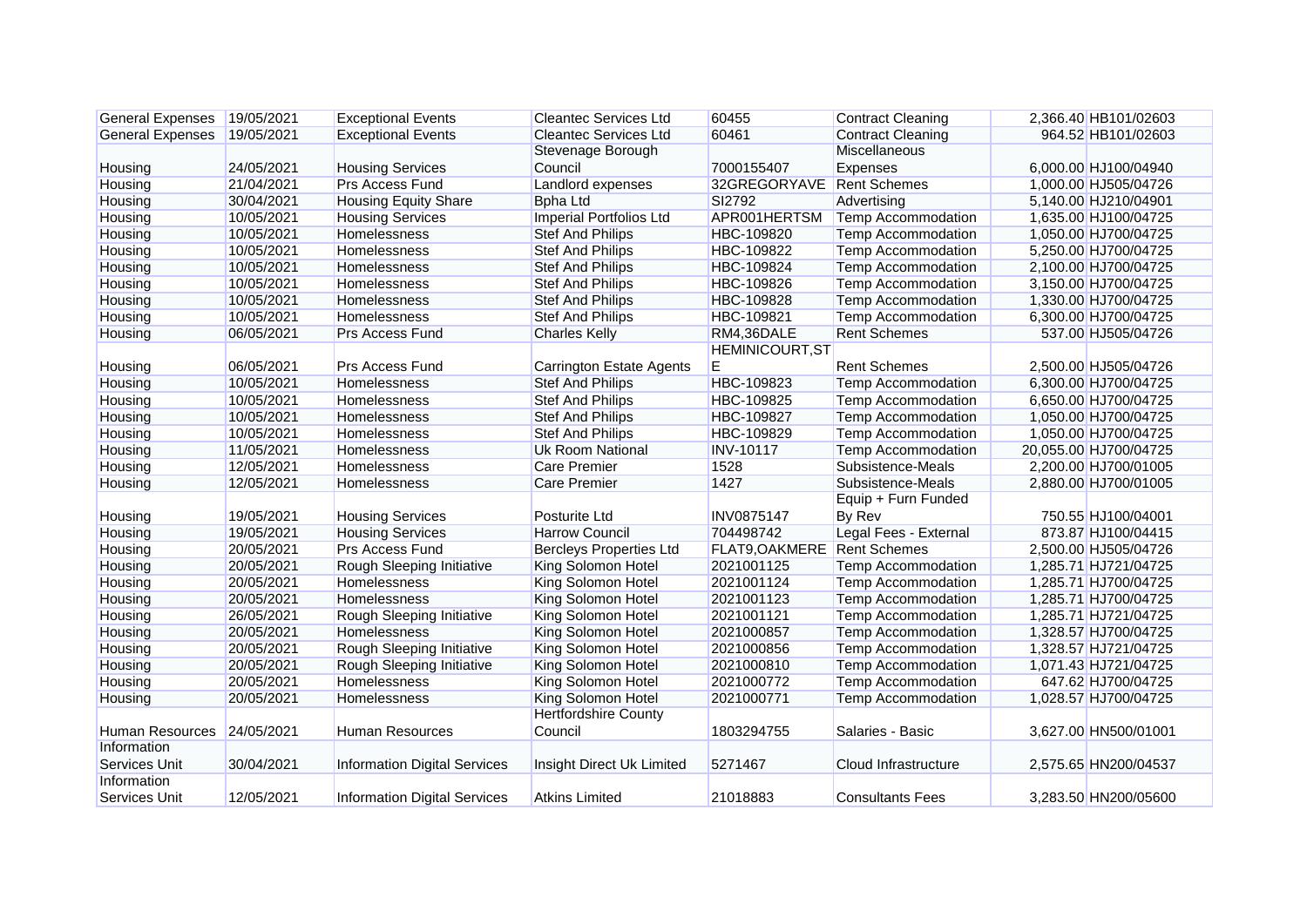| Information                  |            |                                | Daisy Corporate Services      |                     | Telephones- Bt              |                       |
|------------------------------|------------|--------------------------------|-------------------------------|---------------------|-----------------------------|-----------------------|
| Services Unit                | 18/05/2021 | <b>Civic Office Telephones</b> | <b>Trading Limited</b>        | 10820493            | Equipment                   | 1,696.32 HN210/04504  |
| <b>Legal Services</b>        | 30/04/2021 | <b>Legal Business Unit</b>     | <b>Sellick Partnership</b>    | <b>INV354288</b>    | <b>Wages Agency</b>         | 1,065.42 HN300/01102  |
| <b>Legal Services</b>        | 30/04/2021 | <b>Legal Business Unit</b>     | <b>Sellick Partnership</b>    | <b>INV354287</b>    | <b>Wages Agency</b>         | 1,575.90 HN300/01102  |
| <b>Legal Services</b>        | 12/05/2021 | <b>Legal Business Unit</b>     | <b>Sellick Partnership</b>    | <b>INV355071</b>    | <b>Wages Agency</b>         | 1,692.45 HN300/01102  |
| <b>Legal Services</b>        | 12/05/2021 | <b>Legal Business Unit</b>     | Sellick Partnership           | <b>INV355252</b>    | <b>Wages Agency</b>         | 915.41 HN300/01102    |
| <b>Legal Services</b>        | 14/05/2021 | <b>Legal Business Unit</b>     | Sellick Partnership           | INV356029           | <b>Wages Agency</b>         | 1,693.80 HN300/01102  |
| <b>Legal Services</b>        | 14/05/2021 | <b>Legal Business Unit</b>     | Sellick Partnership           | <b>INV356267</b>    | <b>Wages Agency</b>         | 1,013.14 HN300/01102  |
| <b>Legal Services</b>        | 26/05/2021 | <b>Legal Business Unit</b>     | <b>Sellick Partnership</b>    | <b>INV356993</b>    | <b>Wages Agency</b>         | 1,689.75 HN300/01102  |
| <b>Legal Services</b>        | 26/05/2021 | <b>Legal Business Unit</b>     | Sellick Partnership           | <b>INV357137</b>    | <b>Wages Agency</b>         | 1,029.20 HN300/01102  |
| <b>Legal Services</b>        | 19/05/2021 | <b>Legal Business Unit</b>     | <b>Lexis Nexis</b>            | I0721071J           | Legal Pubs + Updates        | 666.99 HN300/04307    |
| <b>Legal Services</b>        | 24/05/2021 | <b>Legal Business Unit</b>     | <b>Thomson Reuters</b>        | 6801111313          | Legal Pubs + Updates        | 16,706.04 HN300/04307 |
|                              |            |                                |                               |                     | <b>Costs Awarded Agt</b>    |                       |
| <b>Legal Services</b>        | 25/05/2021 | <b>Legal Business Unit</b>     | The Sheriffs Office           | <b>REF TS065625</b> | Council                     | 2,249.09 HN300/04427  |
|                              |            |                                | Liberty Services (Ar & Rf     |                     |                             |                       |
| Parking                      | 27/05/2021 | <b>Parking Services</b>        | Reddin) Limited               | 6128024006          | <b>Contractors Payments</b> | 1,212.00 HH800/05601  |
|                              |            |                                | Liberty Services (Ar & Rf     |                     |                             |                       |
| Parking                      | 27/05/2021 | <b>Parking Services</b>        | Reddin) Limited               | 6128024005          | <b>Contractors Payments</b> | 1,479.00 HH800/05601  |
| Parking                      | 14/05/2021 | <b>Parking Services</b>        | Brook Street (Uk) Ltd         | 30922011            | Salaries - Agency           | 512.66 HH800/01004    |
| Parking                      | 14/05/2021 | <b>Parking Services</b>        | Brook Street (Uk) Ltd         | 30935526            | Salaries - Agency           | 512.66 HH800/01004    |
| Parking                      | 19/05/2021 | <b>Parking Services</b>        | <b>Basteels &amp; Sons</b>    | 4368                | <b>Contractors Payments</b> | 850.00 HH800/05601    |
|                              |            |                                | Hall & Kay Fire               |                     |                             |                       |
| Parking                      | 26/05/2021 | <b>Parking Services</b>        | Engineering (Sfs Fire         | 215024              | <b>General Repairs</b>      | 554.50 HH800/02009    |
| Parks And                    |            | Allum Ln Cemetery+Closed       | John O'Conner Grounds         |                     |                             |                       |
| Amenities Manager 04/05/2021 |            | Gnd                            | Maintenance                   | 74877               | <b>Grave Digging</b>        | 705.63 HE101/04441    |
| Parks And                    |            |                                |                               |                     |                             |                       |
| Amenities Manager 04/05/2021 |            | Parks Development              | Keep Britain Tidy             | INV_S008371         | Software Licences           | 2,084.00 HD310/04555  |
| Parks And                    |            |                                |                               |                     |                             |                       |
| Amenities Manager 19/05/2021 |            | Arboricultural Work-B/Wood     | Glendale Countryside Ltd      | GC449-842           | <b>Contractors Payments</b> | 702.56 HD390/05601    |
| <b>Planning Strategy</b>     | 04/05/2021 | <b>Planning Strategy</b>       | Planning                      | 367963/28/4/21      | Misc Cil Exp                | 750.00 HG300/04943    |
|                              |            |                                |                               |                     | <b>Planning Computer</b>    |                       |
| <b>Planning Strategy</b>     | 05/05/2021 | <b>Planning Strategy</b>       | <b>Exacom Systems Limited</b> | 2021054             | <b>Systems</b>              | 11,656.95 HG300/04514 |
| <b>Planning Strategy</b>     | 05/05/2021 | <b>Planning Strategy</b>       | Carrington West Ltd           | 159254              | Salaries - Agency           | 1,146.60 HG300/01004  |
| <b>Planning Strategy</b>     | 12/05/2021 | <b>Planning Strategy</b>       | <b>Carrington West Ltd</b>    | 159873              | Salaries - Agency           | 1,146.60 HG300/01004  |
| <b>Planning Strategy</b>     | 19/05/2021 | <b>Planning Strategy</b>       | <b>Cornerstone Barristers</b> | <b>INVELA56</b>     | Misc Cil Exp                | 4,000.00 HG300/04943  |
| <b>Planning Strategy</b>     | 26/05/2021 | <b>Planning Strategy</b>       | <b>Carrington West Ltd</b>    | 161127              | Salaries - Agency           | 1,146.60 HG300/01004  |
| <b>Planning Strategy</b>     | 26/05/2021 | <b>Planning Strategy</b>       | Carrington West Ltd           | 161128              | Salaries - Agency           | 1,146.60 HG300/01004  |
| <b>Print Services</b>        | 30/04/2021 | Design + Print Services        | Venture Display Ltd           | 202639              | <b>Contractors Payments</b> | 1,825.00 HN900/05601  |
|                              |            |                                |                               |                     | Equip + Furn Funded         |                       |
| <b>Print Services</b>        | 30/04/2021 | Design + Print Services        | Duplo International Ltd       | 01/367432           | By Rev                      | 709.00 HN900/04001    |
| <b>Print Services</b>        | 07/05/2021 | Design + Print Services        | Canon Uk Ltd                  | 402286636           | Photocopying                | 1,327.56 HN900/04302  |
| <b>Print Services</b>        | 26/05/2021 | Design + Print Services        | <b>Pitney Bowes Ltd</b>       | B1131260            | <b>Postal Franking</b>      | 9,560.82 HN900/04506  |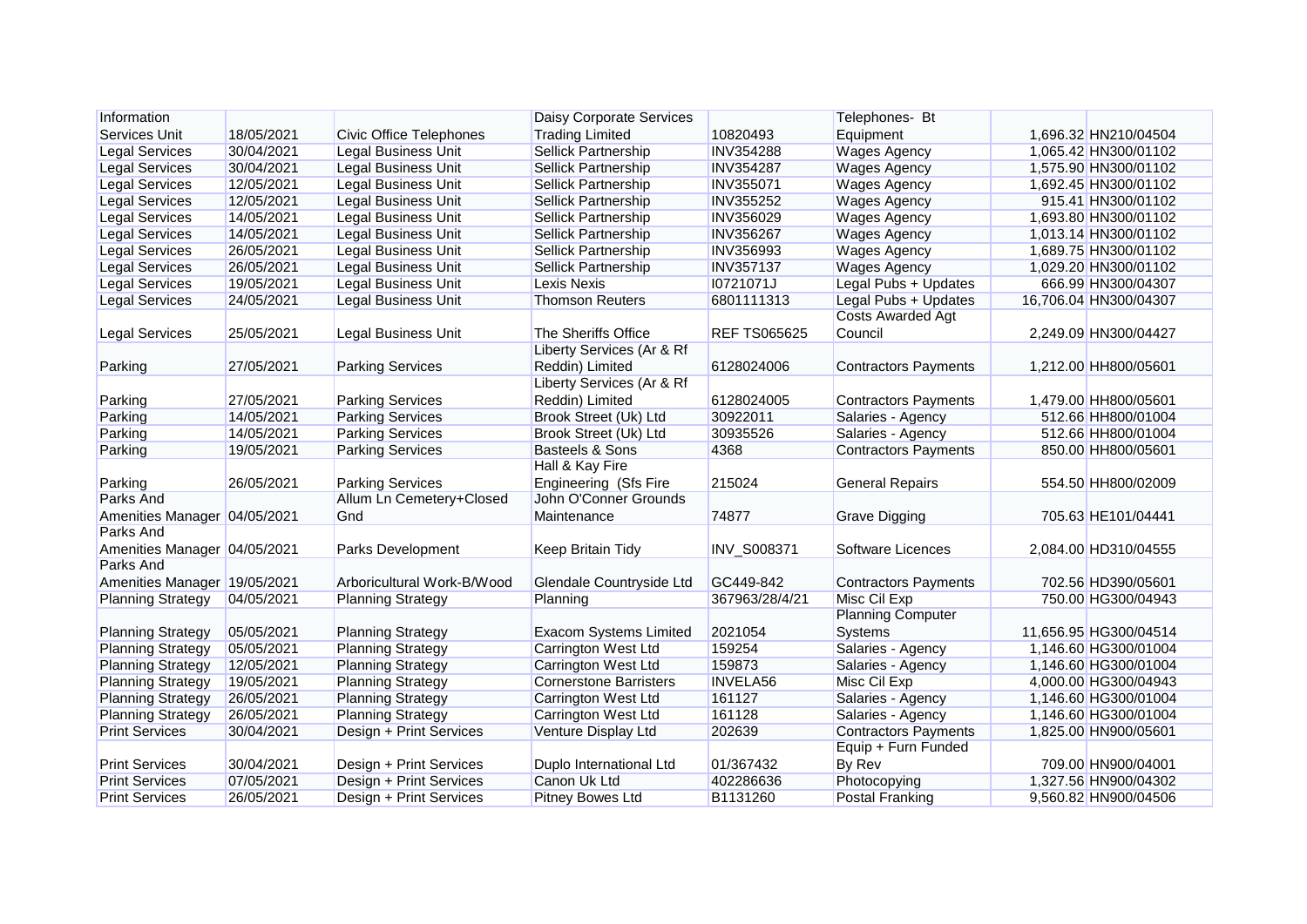| <b>Print Services</b>   | 27/05/2021 | Design + Print Services               | <b>Pitney Bowes Ltd</b>                | B1060397    | <b>Postal Franking</b>      | 4,579.97 HN900/04506 |
|-------------------------|------------|---------------------------------------|----------------------------------------|-------------|-----------------------------|----------------------|
|                         |            |                                       | <b>Randstad Employment</b>             |             |                             |                      |
| Revenues                | 04/05/2021 | Revenues                              | <b>Bureau Ltd</b>                      | PINF1934826 | <b>Wages Agency</b>         | 562.50 HN160/01102   |
| Revenues                | 04/05/2021 | Revenues                              | Badenoch & Clark                       | RE1419      | Salaries - Agency           | 660.54 HN160/01004   |
|                         |            |                                       | Randstad Employment                    |             |                             |                      |
| Revenues                | 04/05/2021 | Revenues                              | <b>Bureau Ltd</b>                      | PINF1938765 | <b>Wages Agency</b>         | 1,515.00 HN160/01102 |
|                         |            |                                       | <b>Randstad Employment</b>             |             |                             |                      |
| Revenues                | 04/05/2021 | Revenues                              | <b>Bureau Ltd</b>                      | PINF1942078 | <b>Wages Agency</b>         | 1,515.00 HN160/01102 |
| Revenues                | 04/05/2021 | <b>Revenues</b>                       | Civica Uk Limited                      | C/BN216297  | <b>Wages Agency</b>         | 3,441.71 HN160/01102 |
|                         |            |                                       | <b>Randstad Employment</b>             |             |                             |                      |
| Revenues                | 12/05/2021 | Revenues                              | <b>Bureau Ltd</b>                      | PINF1948738 | <b>Wages Agency</b>         | 1,237.50 HN160/01102 |
|                         |            |                                       | Randstad Employment                    |             |                             |                      |
| Revenues                | 12/05/2021 | <b>Revenues</b>                       | <b>Bureau Ltd</b>                      | PINF1948737 | <b>Wages Agency</b>         | 1,470.00 HN160/01102 |
| Revenues                | 12/05/2021 | Revenues                              | Civica Uk Limited                      | C/RB216810  | <b>Software Licences</b>    | 541.15 HN160/04555   |
|                         |            |                                       | Randstad Employment                    |             |                             |                      |
| Revenues                | 19/05/2021 | Revenues                              | <b>Bureau Ltd</b>                      | PINF1952451 | <b>Wages Agency</b>         | 1,117.50 HN160/01102 |
| Revenues                | 24/05/2021 | Revenues                              | Inform                                 | AL62669     | <b>Consultants Fees</b>     | 3,472.00 HN160/05600 |
|                         |            |                                       | <b>Randstad Employment</b>             |             |                             |                      |
| Revenues                | 26/05/2021 | Revenues                              | <b>Bureau Ltd</b>                      | PINF1955999 | <b>Wages Agency</b>         | 1,492.50 HN160/01102 |
| Revenues                | 24/05/2021 | Revenues                              | Inform                                 | AL62880     | <b>Consultants Fees</b>     | 3,272.00 HN160/05600 |
|                         |            |                                       | <b>Hm Courts And Tribunal</b>          |             |                             |                      |
| Revenues                | 26/05/2021 | <b>Council Tax</b>                    | Service(Accounts Only)                 | 544879      | <b>Court Costs</b>          | 2,466.00 HB610/04418 |
| Sports & Cultural       |            |                                       |                                        |             |                             |                      |
| Services                | 17/05/2021 | Sports Development                    | <b>Herts Sports Partnership</b>        | 00000158539 | Subs/Contributions          | 5,000.00 HD253/04706 |
|                         |            | Pbar/Sth Mimms/Ridge Gnd              |                                        |             |                             |                      |
| <b>Waste Collection</b> | 13/05/2021 | <b>Mnt</b>                            | <b>Bestco Surfacing Ltd</b>            | 18720       | <b>Contractors Payments</b> | 7,174.00 HD373/05601 |
| <b>Waste Collection</b> | 13/05/2021 | Bushey/Radlett Ground Maint.          | <b>Bestco Surfacing Ltd</b>            | 18721       | <b>Contractors Payments</b> | 7,539.00 HD371/05601 |
| <b>Waste Collection</b> | 12/05/2021 | <b>Household Waste Collection</b>     | <b>Got People Recruitment</b>          | 00822023    | Salaries - Agency           | 9,950.95 HF100/01004 |
| <b>Waste Collection</b> | 12/05/2021 | <b>Household Waste Collection</b>     | Interaction Recruitment Plc INV2097907 |             | Salaries - Agency           | 2,807.27 HF100/01004 |
| <b>Waste Collection</b> | 12/05/2021 | <b>Household Waste Collection</b>     | Interaction Recruitment Plc INV2097908 |             | Salaries - Agency           | 1,232.15 HF100/01004 |
| <b>Waste Collection</b> | 12/05/2021 | <b>Household Waste Collection</b>     | <b>Extrastaff Limited</b>              | 368349      | Salaries - Agency           | 1,081.74 HF100/01004 |
| <b>Waste Collection</b> | 12/05/2021 | <b>Household Waste Collection</b>     | <b>Got People Recruitment</b>          | 00822058    | Salaries - Agency           | 5,993.87 HF100/01004 |
| <b>Waste Collection</b> | 05/05/2021 | Bushey/Radlett Ground Maint. Ustigate |                                        | 0000006418  | <b>Contractors Payments</b> | 550.00 HD371/05601   |
|                         |            |                                       | <b>First Call Contract Services</b>    |             |                             |                      |
| <b>Waste Collection</b> | 12/05/2021 | <b>Cleansing Services</b>             | Ltd                                    | W013091     | Salaries - Agency           | 529.57 HE900/01004   |
|                         |            |                                       | <b>First Call Contract Services</b>    |             |                             |                      |
| <b>Waste Collection</b> | 12/05/2021 | <b>Household Waste Collection</b>     | Ltd                                    | W013091     | Salaries - Agency           | 1,137.45 HF100/01004 |
| <b>Waste Collection</b> | 12/05/2021 | <b>Household Waste Collection</b>     | <b>Got People Recruitment</b>          | 00822096    | Salaries - Agency           | 9,884.23 HF100/01004 |
| <b>Waste Collection</b> | 12/05/2021 | <b>Household Waste Collection</b>     | <b>Extrastaff Limited</b>              | 368816      | Salaries - Agency           | 980.35 HF100/01004   |
| <b>Waste Collection</b> | 05/05/2021 | <b>Street Scene Depot</b>             | Brook Street (Uk) Ltd                  | 30907873    | Salaries - Agency           | 511.92 HF710/01004   |
| <b>Waste Collection</b> | 12/05/2021 | <b>Household Waste Collection</b>     | Interaction Recruitment Plc INV2099196 |             | Salaries - Agency           | 2,296.43 HF100/01004 |
| <b>Waste Collection</b> | 12/05/2021 | <b>Household Waste Collection</b>     | Interaction Recruitment Plc INV2099197 |             | Salaries - Agency           | 2,442.02 HF100/01004 |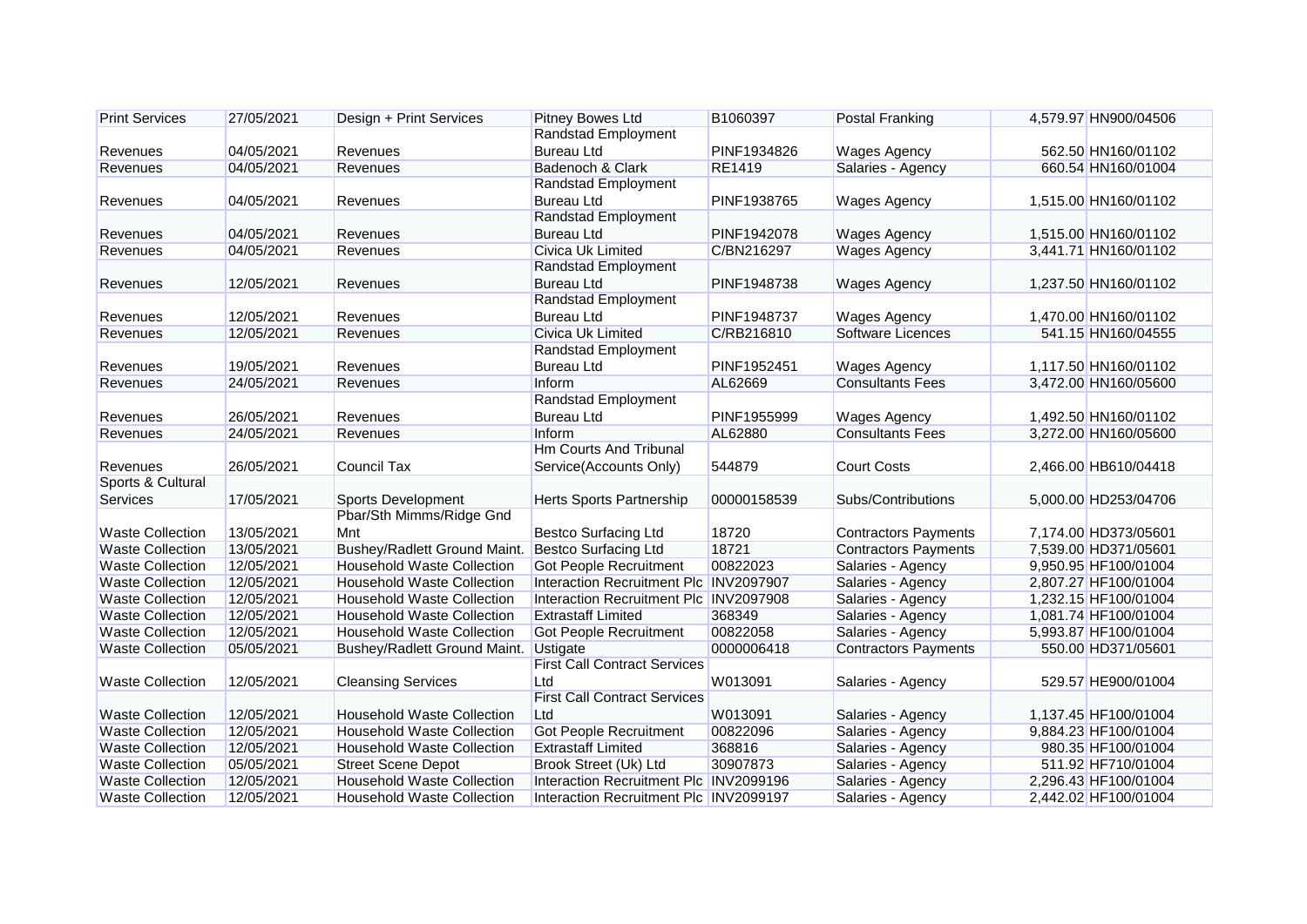|                         |            | Pbar/Sth Mimms/Ridge Gnd          |                                        |                |                               |                       |
|-------------------------|------------|-----------------------------------|----------------------------------------|----------------|-------------------------------|-----------------------|
| <b>Waste Collection</b> | 20/05/2021 | Mnt                               | Playground Facilities Ltd              | 1544           | <b>Contractors Payments</b>   | 635.00 HD373/05601    |
|                         |            |                                   | The Helping Hand                       |                | Equip + Furn Funded           |                       |
| <b>Waste Collection</b> | 05/05/2021 | <b>Cleansing Services</b>         | Company                                | 406605         | By Rev                        | 1,552.50 HE900/04001  |
|                         |            |                                   | <b>First Call Contract Services</b>    |                |                               |                       |
| <b>Waste Collection</b> | 05/05/2021 | <b>Cleansing Services</b>         | Ltd                                    | W013097        | Salaries - Agency             | 933.62 HE900/01004    |
| <b>Waste Collection</b> | 05/05/2021 | <b>Household Waste Collection</b> | <b>Extrastaff Limited</b>              | 369426         | Salaries - Agency             | 1,012.19 HF100/01004  |
| <b>Waste Collection</b> | 05/05/2021 | <b>Household Waste Collection</b> | <b>Cts Recruitment</b>                 | 00334749       | Salaries - Agency             | 1,143.94 HF100/01004  |
| <b>Waste Collection</b> | 05/05/2021 | <b>Street Scene Depot</b>         | Brook Street (Uk) Ltd                  | 30922012       | Salaries - Agency             | 511.92 HF710/01004    |
| <b>Waste Collection</b> | 05/05/2021 | <b>Household Waste Collection</b> | Interaction Recruitment Plc INV2100490 |                | Salaries - Agency             | 1,970.06 HF100/01004  |
| <b>Waste Collection</b> | 05/05/2021 | <b>Household Waste Collection</b> | Interaction Recruitment Plc INV2100491 |                | Salaries - Agency             | 1,633.44 HF100/01004  |
| <b>Waste Collection</b> | 04/05/2021 | <b>Street Scene Depot</b>         | <b>Cmt Equipment Ltd</b>               | 831456         | Clothing + Uniform            | 1,512.00 HF710/04200  |
| <b>Waste Collection</b> | 05/05/2021 | <b>Household Waste Collection</b> | <b>Got People Recruitment</b>          | 00822125       | Salaries - Agency             | 7,115.21 HF100/01004  |
| <b>Waste Collection</b> | 05/05/2021 | <b>Cleansing Services</b>         | <b>Munihire Limited</b>                | <b>MHL7856</b> | <b>Vehicle Hire</b>           | 2,310.00 HE900/03100  |
| <b>Waste Collection</b> | 05/05/2021 | <b>Cleansing Services</b>         | <b>Munihire Limited</b>                | <b>MHL7857</b> | <b>Vehicle Hire</b>           | 2,310.00 HE900/03100  |
|                         |            |                                   | <b>First Call Contract Services</b>    |                |                               |                       |
| <b>Waste Collection</b> | 04/05/2021 | <b>Household Waste Collection</b> | Ltd                                    | W013040        | Salaries - Agency             | 1,410.46 HF100/01004  |
|                         |            |                                   |                                        |                | <b>Vehicle Maint Contract</b> |                       |
| <b>Waste Collection</b> | 05/05/2021 | <b>Cleansing Services</b>         | Dennis Eagle Ltd                       | C8951          | Costs                         | 1,797.85 HE900/03000  |
|                         |            |                                   |                                        |                | <b>Vehicle Maint Contract</b> |                       |
| <b>Waste Collection</b> | 05/05/2021 | <b>Household Waste Collection</b> | Dennis Eagle Ltd                       | C8951          | Costs                         | 22,278.32 HF100/03000 |
|                         |            |                                   |                                        |                | <b>Vehicle Maint Contract</b> |                       |
| <b>Waste Collection</b> | 05/05/2021 | <b>Street Scene Depot</b>         | Dennis Eagle Ltd                       | C8951          | Costs                         | 1,221.82 HF710/03000  |
|                         |            |                                   |                                        |                | <b>Vehicle Maint Contract</b> |                       |
| <b>Waste Collection</b> | 05/05/2021 | <b>Trade Waste Collection</b>     | Dennis Eagle Ltd                       | C8951          | Costs                         | 925.58 HF300/03000    |
|                         |            |                                   | <b>Hertfordshire County</b>            |                | <b>Internal Contract</b>      |                       |
| <b>Waste Collection</b> | 05/05/2021 | <b>Clinical Waste</b>             | Council                                | 1803317226     | Recharges                     | 2,371.12 HF110/05000  |
|                         |            |                                   | <b>Pearce Recycling Group</b>          |                | Recycling - Dry               |                       |
| <b>Waste Collection</b> | 05/05/2021 | <b>Household Waste Collection</b> | Ltd                                    | 239659         | Kerbside                      | 32,482.84 HF100/05835 |
| <b>Waste Collection</b> | 12/05/2021 | <b>Cleansing Services</b>         | <b>Got People Recruitment</b>          | 00822163       | Salaries - Agency             | 8,490.54 HE900/01004  |
| <b>Waste Collection</b> | 12/05/2021 | <b>Street Scene Depot</b>         | Brook Street (Uk) Ltd                  | 30935527       | Salaries - Agency             | 511.92 HF710/01004    |
| <b>Waste Collection</b> | 12/05/2021 | <b>Household Waste Collection</b> | Interaction Recruitment Plc INV2101753 |                | Salaries - Agency             | 2,668.21 HF100/01004  |
| <b>Waste Collection</b> | 12/05/2021 | <b>Cleansing Services</b>         | Interaction Recruitment Plc INV2101754 |                | Salaries - Agency             | 566.40 HE900/01004    |
| <b>Waste Collection</b> | 12/05/2021 | <b>Household Waste Collection</b> | Interaction Recruitment Plc INV2101754 |                | Salaries - Agency             | 1,210.44 HF100/01004  |
|                         |            |                                   | <b>First Call Contract Services</b>    |                |                               |                       |
| <b>Waste Collection</b> | 12/05/2021 | <b>Household Waste Collection</b> | Ltd                                    | W013134        | Salaries - Agency             | 1,582.24 HF100/01004  |
| <b>Waste Collection</b> | 12/05/2021 | <b>Household Waste Collection</b> | <b>Extrastaff Limited</b>              | 369826         | Salaries - Agency             | 1,470.09 HF100/01004  |
| <b>Waste Collection</b> | 12/05/2021 | <b>Household Waste Collection</b> | <b>Cts Recruitment</b>                 | 00334785       | Salaries - Agency             | 1,267.65 HF100/01004  |
| <b>Waste Collection</b> | 08/05/2021 | <b>Street Scene Depot</b>         | Ee Limited (Orange)                    | 01287142642    | Mobile Telephones             | 705.08 HF710/04517    |
|                         |            |                                   |                                        |                | Vehicle Maintenance +         |                       |
| <b>Waste Collection</b> | 12/05/2021 | <b>Household Waste Collection</b> | Dennis Eagle Ltd                       | 409080         | Repairs                       | 6,071.71 HF100/03001  |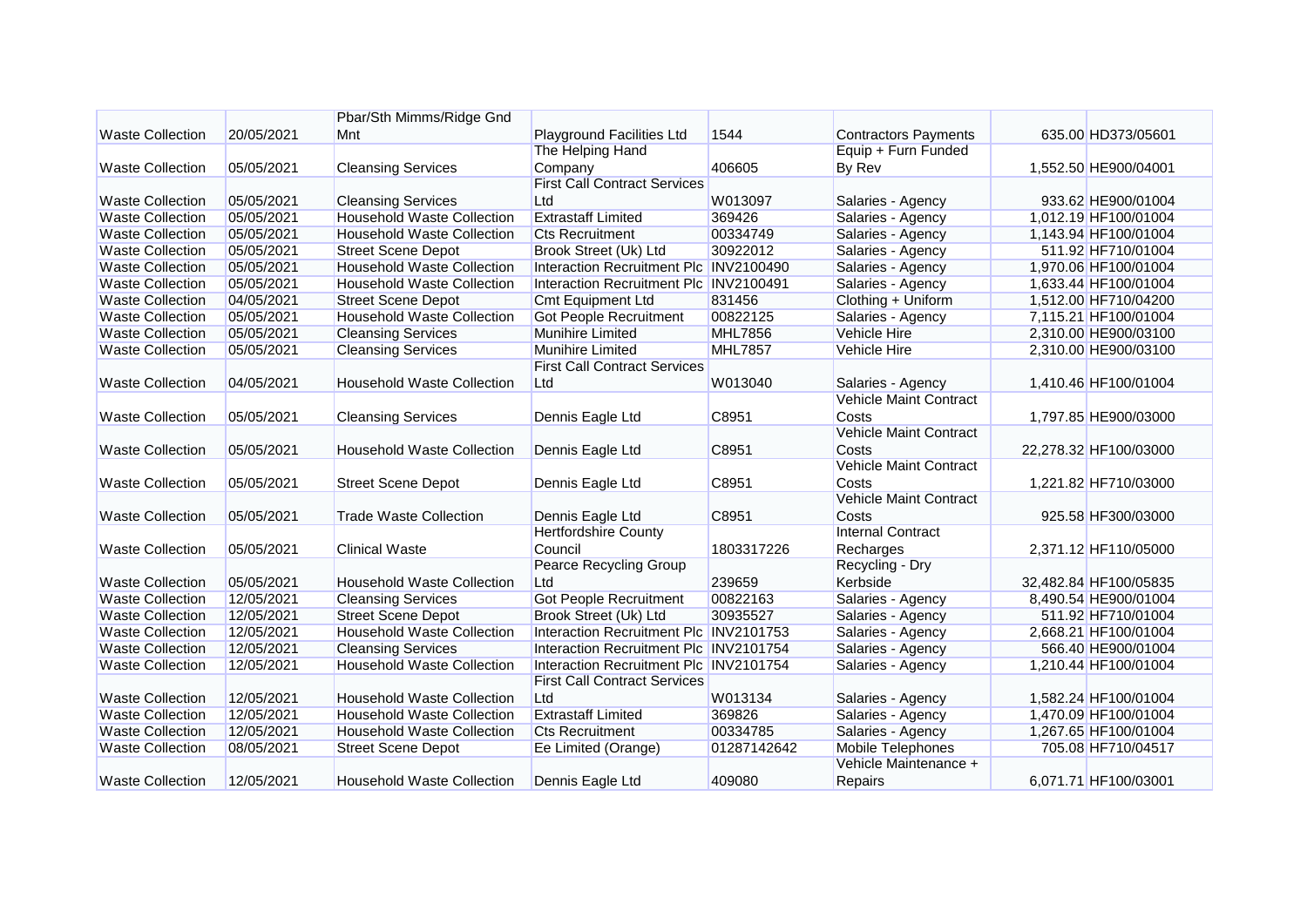|                         |            |                                   |                                        |             | Vehicle Maintenance +       |                       |
|-------------------------|------------|-----------------------------------|----------------------------------------|-------------|-----------------------------|-----------------------|
| <b>Waste Collection</b> | 12/05/2021 | <b>Pest Control</b>               | Dennis Eagle Ltd                       | 409080      | Repairs                     | 965.41 HE840/03001    |
|                         |            |                                   |                                        |             | Vehicle Maintenance +       |                       |
| <b>Waste Collection</b> | 12/05/2021 | <b>Trade Waste Collection</b>     | Dennis Eagle Ltd                       | 409080      | Repairs                     | 3,518.56 HF300/03001  |
|                         |            |                                   | <b>First Call Contract Services</b>    |             |                             |                       |
| <b>Waste Collection</b> | 19/05/2021 | <b>Cleansing Services</b>         | Ltd                                    | W013156     | Salaries - Agency           | 968.97 HE900/01004    |
| <b>Waste Collection</b> | 19/05/2021 | <b>Household Waste Collection</b> | <b>Extrastaff Limited</b>              | 370357      | Salaries - Agency           | 1,073.24 HF100/01004  |
| <b>Waste Collection</b> | 19/05/2021 | <b>Household Waste Collection</b> | Interaction Recruitment Plc INV2102977 |             | Salaries - Agency           | 2,098.31 HF100/01004  |
| <b>Waste Collection</b> | 19/05/2021 | <b>Household Waste Collection</b> | Interaction Recruitment Plc INV2102978 |             | Salaries - Agency           | 1,094.24 HF100/01004  |
| <b>Waste Collection</b> | 17/05/2021 | <b>Household Waste Collection</b> | <b>Got People Recruitment</b>          | 00822200    | Salaries - Agency           | 7,171.09 HF100/01004  |
| <b>Waste Collection</b> | 19/05/2021 | <b>Household Waste Collection</b> | <b>Cts Recruitment</b>                 | 00334832    | Salaries - Agency           | 1,334.58 HF100/01004  |
|                         |            |                                   | John O'Conner Grounds                  |             |                             |                       |
| <b>Waste Collection</b> | 14/05/2021 | Bushey/Radlett Ground Maint.      | Maintenance                            | 78817       | <b>Gm Contract Payments</b> | 12,287.92 HD371/05605 |
|                         |            | <b>Bwood/Elstree/Shenley Gnd</b>  | John O'Conner Grounds                  |             |                             |                       |
| <b>Waste Collection</b> | 14/05/2021 | Mnt                               | Maintenance                            | 78817       | <b>Gm Contract Payments</b> | 21,548.47 HD372/05605 |
|                         |            |                                   | John O'Conner Grounds                  |             |                             |                       |
| <b>Waste Collection</b> | 14/05/2021 | Parks Cleansing                   | Maintenance                            | 78817       | <b>Gm Contract Payments</b> | 5,331.31 HD302/05605  |
|                         |            | Pbar/Sth Mimms/Ridge Gnd          | John O'Conner Grounds                  |             |                             |                       |
| <b>Waste Collection</b> | 14/05/2021 | Mnt                               | Maintenance                            | 78817       | <b>Gm Contract Payments</b> | 11,859.27 HD373/05605 |
| <b>Waste Collection</b> | 19/05/2021 | <b>Street Scene Depot</b>         | <b>Cleantec Services Ltd</b>           | 60458       | <b>Contract Cleaning</b>    | 621.84 HF710/02603    |
| <b>Waste Collection</b> | 19/05/2021 | <b>Parks</b>                      | Pest Mortem                            | #521        | <b>Building Repairs</b>     | 8,910.10 HD300/02001  |
| <b>Waste Collection</b> | 19/05/2021 | Parks                             | Castle Water Limited                   | 2612603     | <b>Water Rates</b>          | 1,151.30 HD300/02104  |
| <b>Waste Collection</b> | 19/05/2021 | <b>Street Scene Depot</b>         | <b>Ranger Security Systems</b>         | 1347        | <b>Service Contracts</b>    | 875.00 HF710/02028    |
| <b>Waste Collection</b> | 19/05/2021 | Parks                             | Ustigate                               | 0000006407  | <b>General Repairs</b>      | 4,331.85 HD300/02009  |
| <b>Waste Collection</b> | 26/05/2021 | <b>Household Waste Collection</b> | Interaction Recruitment Plc INV2104260 |             | Salaries - Agency           | 1,971.10 HF100/01004  |
| <b>Waste Collection</b> | 26/05/2021 | <b>Household Waste Collection</b> | Interaction Recruitment Plc INV2104261 |             | Salaries - Agency           | 1,123.26 HF100/01004  |
| <b>Waste Collection</b> | 26/05/2021 | <b>Household Waste Collection</b> | <b>Extrastaff Limited</b>              | 370871      | Salaries - Agency           | 1,353.56 HF100/01004  |
| <b>Waste Collection</b> | 26/05/2021 | <b>Cleansing Services</b>         | <b>Got People Recruitment</b>          | 0082237     | Salaries - Agency           | 3,125.36 HE900/01004  |
| <b>Waste Collection</b> | 26/05/2021 | <b>Household Waste Collection</b> | <b>Got People Recruitment</b>          | 0082237     | Salaries - Agency           | 5,359.87 HF100/01004  |
|                         |            |                                   | <b>First Call Contract Services</b>    |             |                             |                       |
| <b>Waste Collection</b> | 26/05/2021 | <b>Household Waste Collection</b> | Ltd                                    | W013188     | Salaries - Agency           | 1,540.29 HF100/01004  |
| <b>Waste Collection</b> | 25/05/2021 | Parks                             | <b>Npower Ltd</b>                      | LGWK97CD    | Electricity                 | 502.31 HD300/02102    |
|                         |            |                                   | <b>Bpi.Recycled Products -</b>         |             |                             |                       |
| <b>Waste Collection</b> | 26/05/2021 | <b>Cleansing Services</b>         | Pcl                                    | INR604600   | <b>Refuse Sacks</b>         | 1,922.40 HE900/04004  |
| <b>Waste Collection</b> | 24/05/2021 | <b>Cleansing Services</b>         | <b>Affinity Water Ltd</b>              | 100013806   | Software Licences           | 8,930.60 HE900/04555  |
| <b>Waste Collection</b> | 24/05/2021 | <b>Cleansing Services</b>         | Allstar                                | E2013802974 | <b>Diesel</b>               | 1,073.35 HE900/03021  |
| <b>Waste Collection</b> | 24/05/2021 | <b>Household Waste Collection</b> | Allstar                                | E2013802974 | <b>Diesel</b>               | 11,198.47 HF100/03021 |
| <b>Waste Collection</b> | 26/05/2021 | <b>Household Waste Collection</b> | <b>Cts Recruitment</b>                 | 00334877    | Salaries - Agency           | 1,020.61 HF100/01004  |
|                         |            |                                   | <b>Integrated Water Services</b>       |             |                             |                       |
| <b>Waste Collection</b> | 26/05/2021 | Parks                             | Ltd                                    | CD200220017 | <b>General Repairs</b>      | 607.83 HD300/02009    |
|                         |            |                                   | <b>Pearce Recycling Group</b>          |             | Recycling - Dry             |                       |
| <b>Waste Collection</b> | 26/05/2021 | <b>Household Waste Collection</b> | Ltd                                    | 240263      | Kerbside                    | 43.292.67 HF100/05835 |